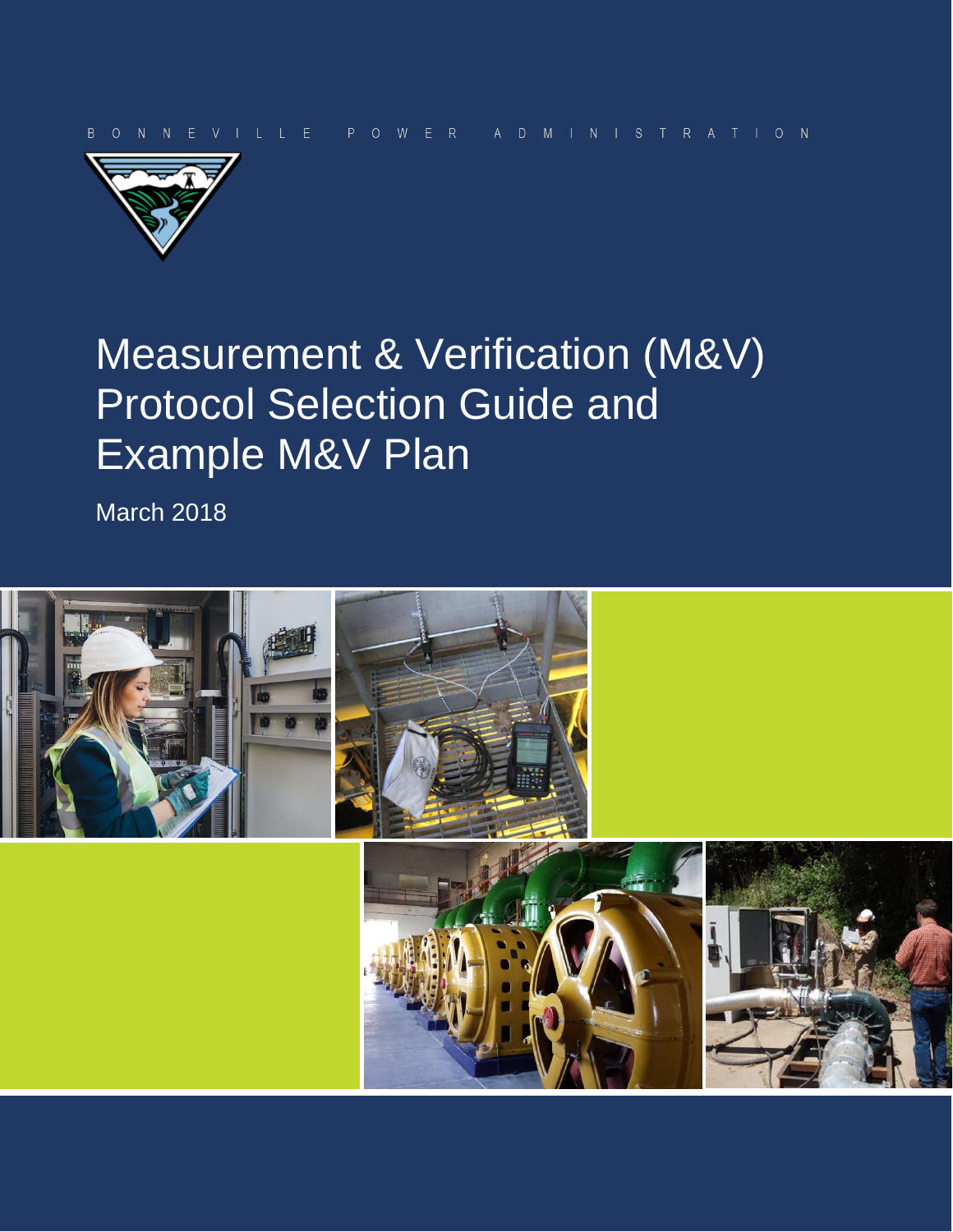### **Measurement & Verification (M&V) Protocol Selection Guide and Example M&V Plan**

**Version 2.0**

**March 2018**

**Prepared for Bonneville Power Administration**

**Prepared by**

**kW Engineering, Inc.**

**Research Into Action, Inc.**

**Demand Side Analytics, LLC**

**Contract Number 00077045**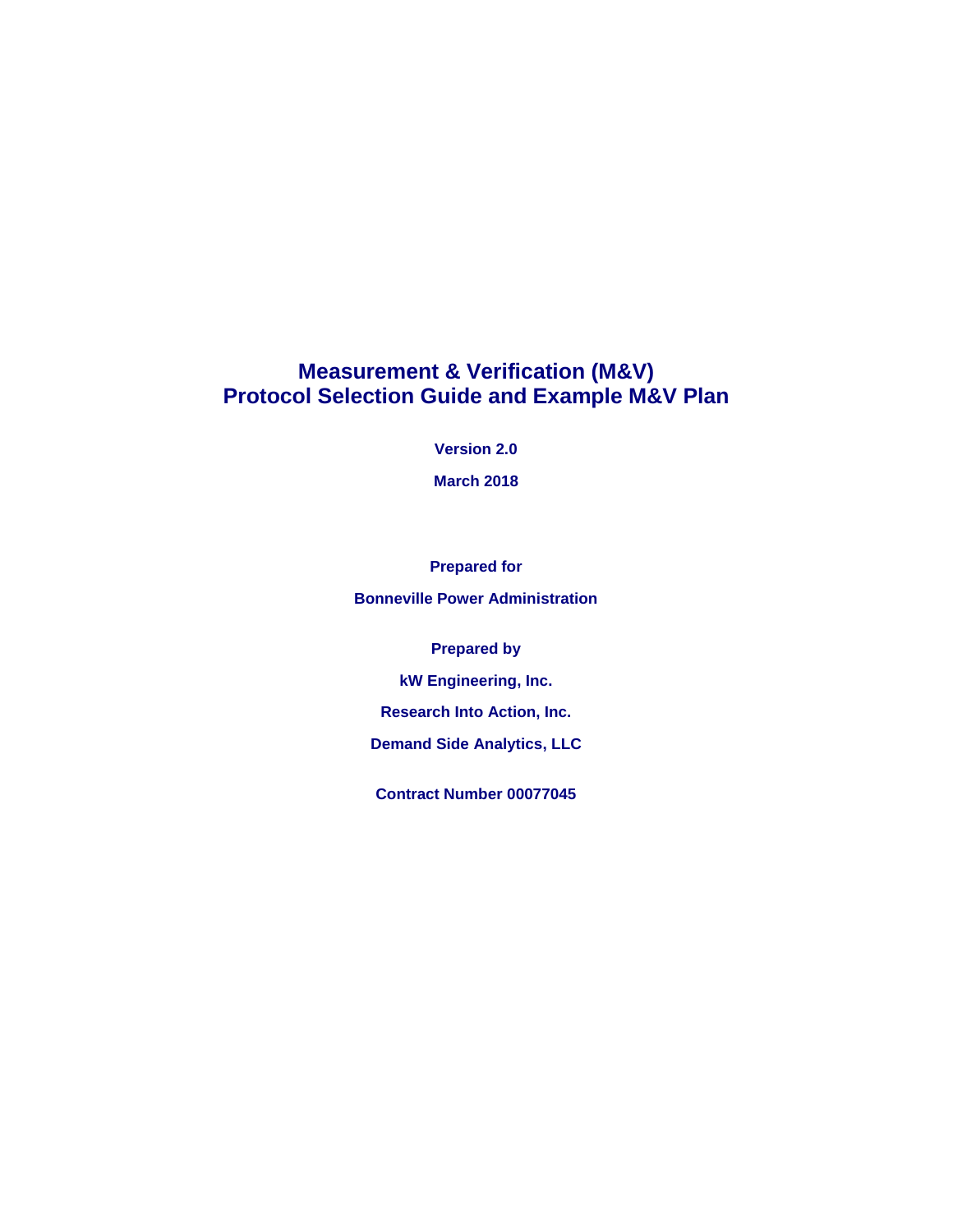# **Table of Contents**

|  | 2.3.1.                                                                                |  |
|--|---------------------------------------------------------------------------------------|--|
|  | 2.3.2.                                                                                |  |
|  |                                                                                       |  |
|  | 2.4.1.                                                                                |  |
|  | 2.4.2.                                                                                |  |
|  | Engineering Calculations with Verification: Middle Portion of Flow Chart 10<br>2.4.3. |  |
|  | 2.4.4.                                                                                |  |
|  |                                                                                       |  |
|  |                                                                                       |  |
|  |                                                                                       |  |
|  | 3.2. Example M&V Plan: Automobile Factory Paint Shop Exhaust Fans19                   |  |
|  | 3.2.1.                                                                                |  |
|  | 3.2.2.                                                                                |  |
|  | 3.2.3.                                                                                |  |
|  | 3.2.4.                                                                                |  |
|  | 3.2.5.                                                                                |  |
|  | 3.2.6.                                                                                |  |
|  | 3.2.7.                                                                                |  |
|  | 3.2.8.                                                                                |  |
|  | 3.2.9.                                                                                |  |
|  |                                                                                       |  |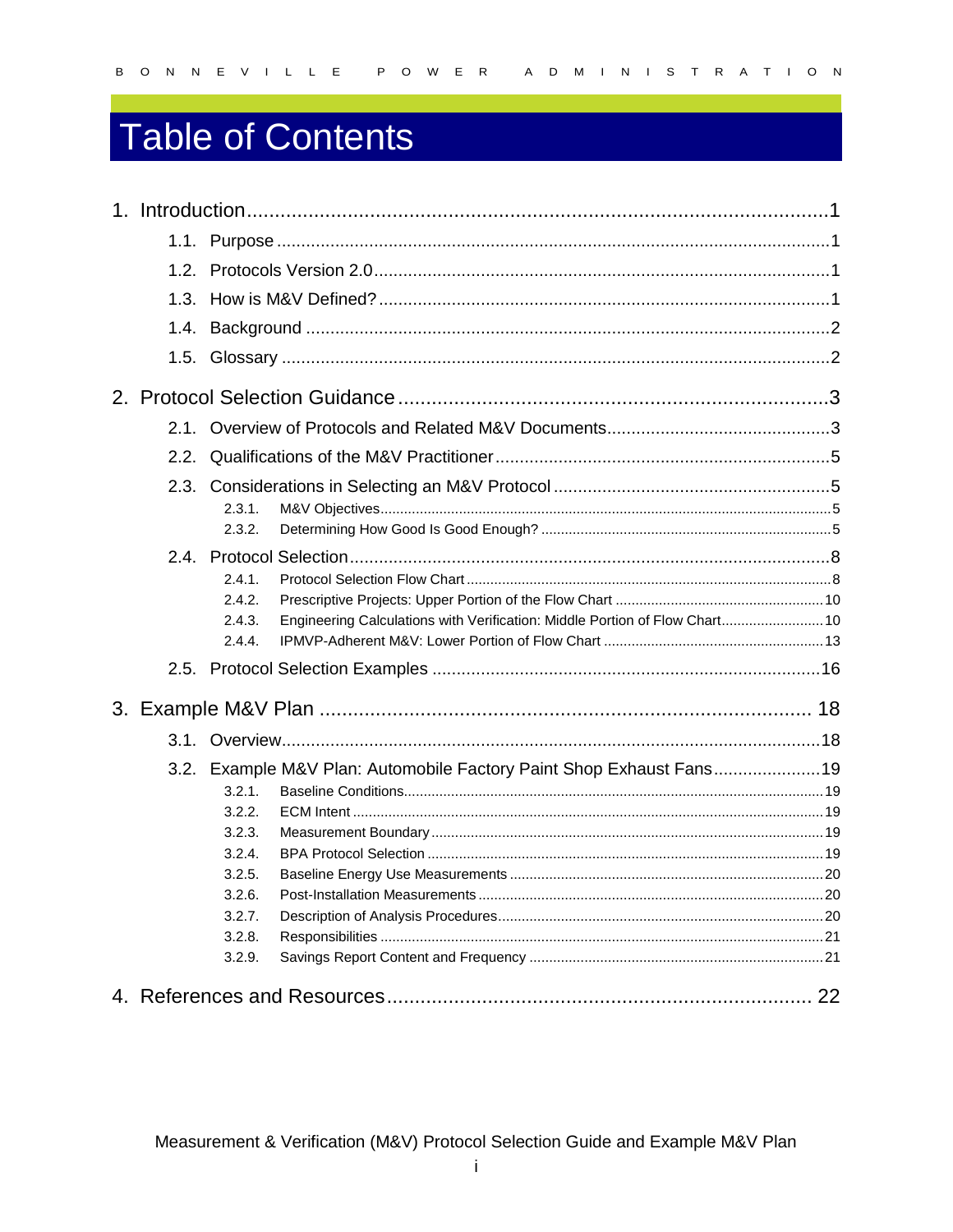# <span id="page-3-0"></span>1. Introduction

# <span id="page-3-1"></span>1.1. Purpose

This *Measurement & Verification (M&V) Protocol Selection Guide and Example M&V Plan* (*Protocol Selection Guide)* aids in selecting the appropriate Bonneville Power Administration (BPA) M&V protocol and designing an M&V plan. Originally developed in 2012, this *Protocol Selection Guide* is one of ten documents produced by BPA to direct M&V activities. This updated version provides an overview of BPA's M&V protocols and application and reference guides, and gives direction based on practical considerations and recent regional M&V experience as to the appropriate guide to use for a given energy efficiency project. It also provides an example M&V plan.

Section 2 of this guide presents a framework for selecting the appropriate protocol or guide to use for savings assurance and Section 3 presents an example M&V plan. Section 4 provides full citations (and web locations, where applicable) of documents referenced in this guide.

# <span id="page-3-2"></span>1.2. Protocols Version 2.0

BPA revised the protocols described in this guide in 2018. BPA published the original documents in 2012 as Version 1.0. The current guides are Version 2.0.

The protocol authors are preparing under this contract a subsequent version, Version 2.1, that will add examples to the V2.0 documents.

# <span id="page-3-3"></span>1.3. How is M&V Defined?

BPA's *Implementation Manual* (the IM) defines measurement and verification as "the process for quantifying savings delivered by an energy conservation measure (ECM) to demonstrate how much energy use was avoided. It enables the savings to be isolated and fairly evaluated." <sup>1</sup> The IM describes how M&V fits into the various activities it undertakes to "ensure the reliability of its energy savings achievements." The IM also states:

*The Power Act specifically calls on BPA to pursue cost-effective energy efficiency that is "reliable and available at the time it is needed."<sup>2</sup> […] Reliability varies by savings type:*

 $\overline{a}$ 

<sup>1</sup> 2017-2019 Implementation Manual, BPA, October 1, 2017. *[https://www.bpa.gov/EE/Policy/IManual/Documents/IM\\_2017\\_10-11-17.pdf](https://www.bpa.gov/EE/Policy/IManual/Documents/IM_2017_10-11-17.pdf)*

<sup>2</sup> Power Act language summarized by BPA.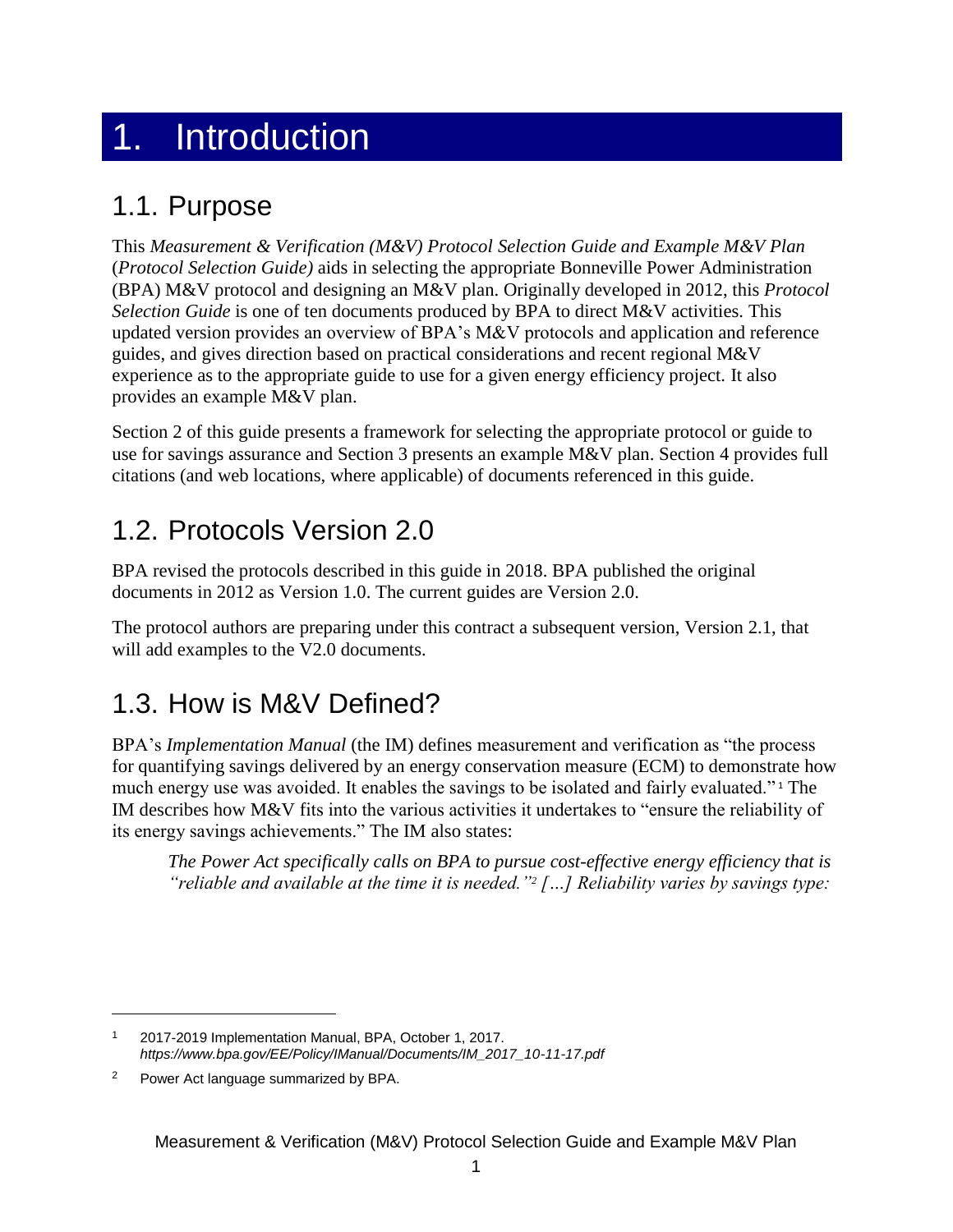*UES, custom projects and calculators. <sup>3</sup>,<sup>4</sup> Custom projects require site-specific Measurement and Verification (M&V) to support reliable estimates of savings. BPA M&V Protocols direct M&V activities and are the reference documents for reliable M&V. For UES measures and Savings Calculators, measure specification and savings estimates must be RTF approved or BPA-Qualified. 5*

This Protocol Selection Guide includes a flow chart providing a decision tree for selecting the M&V protocol appropriate to a given custom project and addressing prescriptive projects using UES estimates and Savings Calculators.

M&V is site-specific and required for stand-alone custom projects. BPA's customers submit bundled custom projects (projects of similar measures conducted at multiple facilities) as either an M&V Custom Program or as an Evaluation Custom Program; the latter requires evaluation rather than the site-specific M&V that these protocols address.

# <span id="page-4-0"></span>1.4. Background

BPA contracted with a team led by kW Engineering, Inc. to assist the organization in revising the M&V protocols that were published in 2012 and used to assure reliable energy savings for the custom projects it accepts from its utility customers. The team conducted a detailed review and user assessment of the 2012 M&V Protocols and developed the revised version 2.0 under Contract Number 00077045.

The kW Engineering team is comprised of:

- kW Engineering, Inc. (kW), led by David Jump, Ph.D., PE, CMVP
- Research into Action (RIA), led by Marjorie McRae
- Demand Side Analytics (DSA), led by Jesse Smith

BPA's Todd Amundson, PE and CMVP, was project manager for the M&V protocol update work. The kW Engineering team compiled feedback from BPA and regional stakeholders, and the team's own review to revise and update this 2018 Protocol Selection Guide.

# <span id="page-4-1"></span>1.5. Glossary

 $\overline{a}$ 

Volume 10, *Glossary for M&V: Reference Guide,* provides a complete glossary for the suite of M&V protocol documents.

<sup>&</sup>lt;sup>3</sup> UES stands for Unit Energy Savings and is discussed subsequently. In brief, it is a stipulated savings value that region's program administrators have agreed to use for measures whose savings do not vary by site (for sites within a defined population). More specifically UES are specified by either the Regional Technical Forum – RTF (referred to as "RTF approved") or unilaterally by BPA (referred to as BPA-Qualified). Similarly, Savings Calculators are RTF approved or BPA-Qualified.

<sup>4</sup> Calculators are discussed subsequently. Calculators estimate savings that are a simple function of a single parameter, such as operating hours or run time.

<sup>5</sup> https://www.bpa.gov/EE/Policy/IManual/Documents/IM\_2017\_10-11-17.pdf, page 1.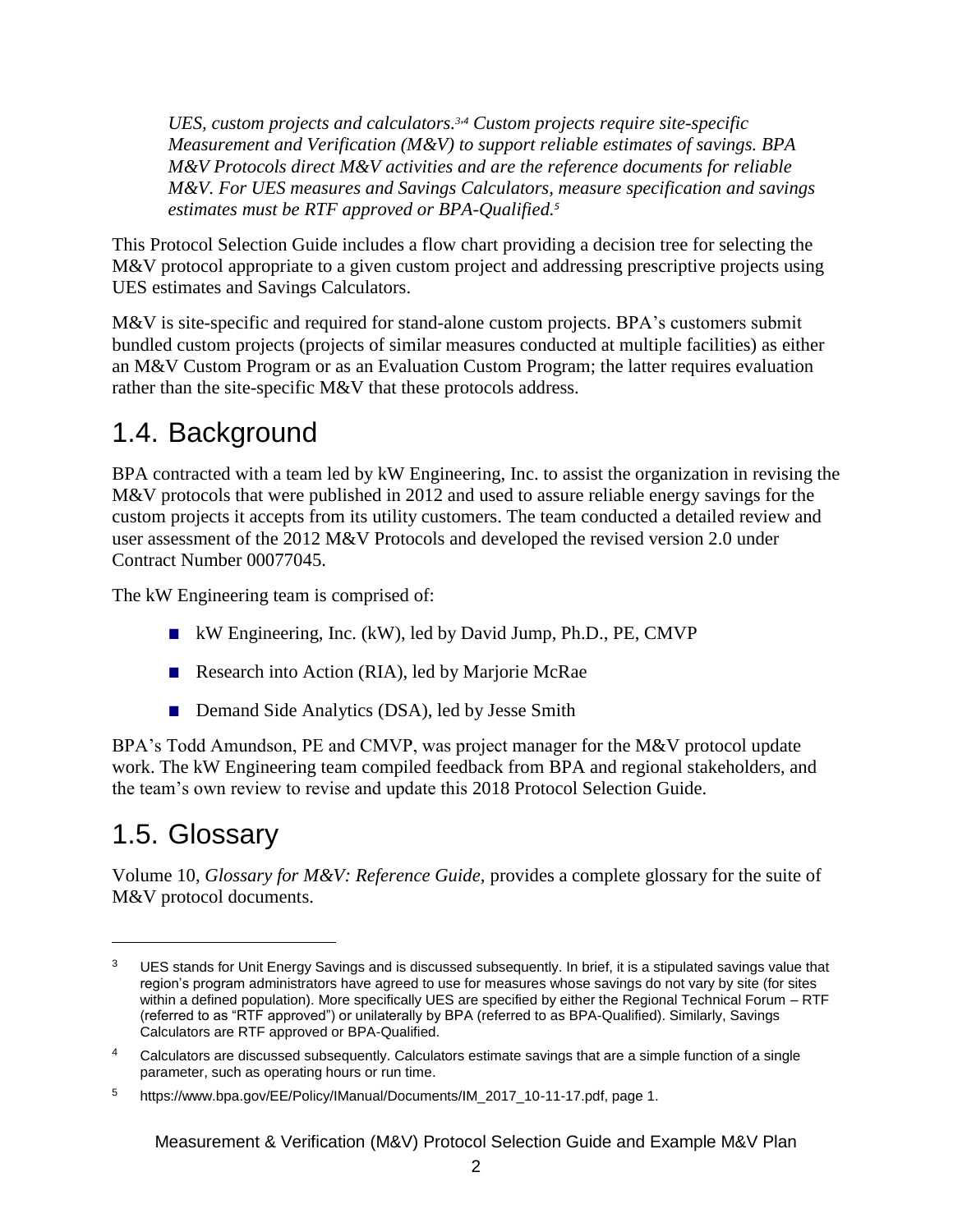# <span id="page-5-0"></span>2. Protocol Selection Guidance

This *Protocol Selection Guide* is designed to assist the M&V practitioner charged with estimating site-specific energy savings for custom projects to select the appropriate BPA M&V protocol. However, unique project characteristics or concerns identified by BPA, utility staff, or those conducting the M&V activities, may result in selection of a different protocol than suggested by the criteria given in this guide.

# <span id="page-5-1"></span>2.1. Overview of Protocols and Related M&V Documents

BPA has developed this and nine other documents in support of custom project M&V [\(Table](#page-5-2)  [2-1\)](#page-5-2). The table provides a brief description of each document, organized by type of document. It also indicates which documents describe approaches adherent to the *International Performance Measurement and Verification Protocols* (IPMVP)*.* The document name in parenthesis is its short-form name.

<span id="page-5-2"></span>

| <b>Document Name</b>                                                    | <b>Description and Applicability</b>                                                                                                                                                                                                                                                                      | <b>IPMVP Adherent</b>                  |  |  |  |
|-------------------------------------------------------------------------|-----------------------------------------------------------------------------------------------------------------------------------------------------------------------------------------------------------------------------------------------------------------------------------------------------------|----------------------------------------|--|--|--|
|                                                                         | BPA Fully IPMVP-Adherent Protocols (Comprehensive M&V)                                                                                                                                                                                                                                                    |                                        |  |  |  |
| <b>Verification by</b><br><b>Equipment or</b>                           | Intended for measures that change load or operating hours, or<br>both load and hours.                                                                                                                                                                                                                     | Adherent with IPMVP<br>Options A and B |  |  |  |
| <b>End-Use Metering</b><br><b>Protocol (End-</b><br>Use Metering)       | Appropriate for non-interactive measures. Can address<br>interactive measures in limited circumstances.                                                                                                                                                                                                   |                                        |  |  |  |
| <b>Verification by</b><br><b>Energy Modeling</b><br>(Energy             | Intended for measures involving equipment whose energy use is<br>impacted by the measure(s) and by multiple independent<br>variables not affected by the measure.                                                                                                                                         | Adherent with IPMVP<br>Options B and C |  |  |  |
| <b>Modeling)</b>                                                        | Appropriate for interactions between measures, but the ability to<br>distinguish between savings for each measure is dependent upon<br>the level of sub-metering and the types of measures.                                                                                                               |                                        |  |  |  |
|                                                                         | Modeling here refers to statistical or other data-driven types of<br>models, not engineering models of physical systems.                                                                                                                                                                                  |                                        |  |  |  |
|                                                                         | Involves development and projection of a baseline energy model,<br>subtracting post-installation use, per avoided energy<br>consumption methods. May also apply normalized savings<br>methods, where baseline and post-project energy models are<br>developed and adjusted to a common set of conditions. |                                        |  |  |  |
| <b>Verification by</b><br><b>Energy Use</b><br><b>Indexing Protocol</b> | Intended for measures involving equipment whose energy use is<br>impacted by the measure(s) and by a single independent variable<br>(such as production rate) that is not affected by the measure.                                                                                                        | Adherent with IPMVP<br>Options B and C |  |  |  |
| (Indexing)                                                              | Appropriate for non-interactive measures. Can address<br>interactive measures in limited circumstances.                                                                                                                                                                                                   |                                        |  |  |  |
|                                                                         | This protocol is an application of Verification by Energy Modeling<br>for the simple case of one-variable models.                                                                                                                                                                                         |                                        |  |  |  |

|  | Table 2-1: Overview of Protocols and Guidance Documents |  |
|--|---------------------------------------------------------|--|
|  |                                                         |  |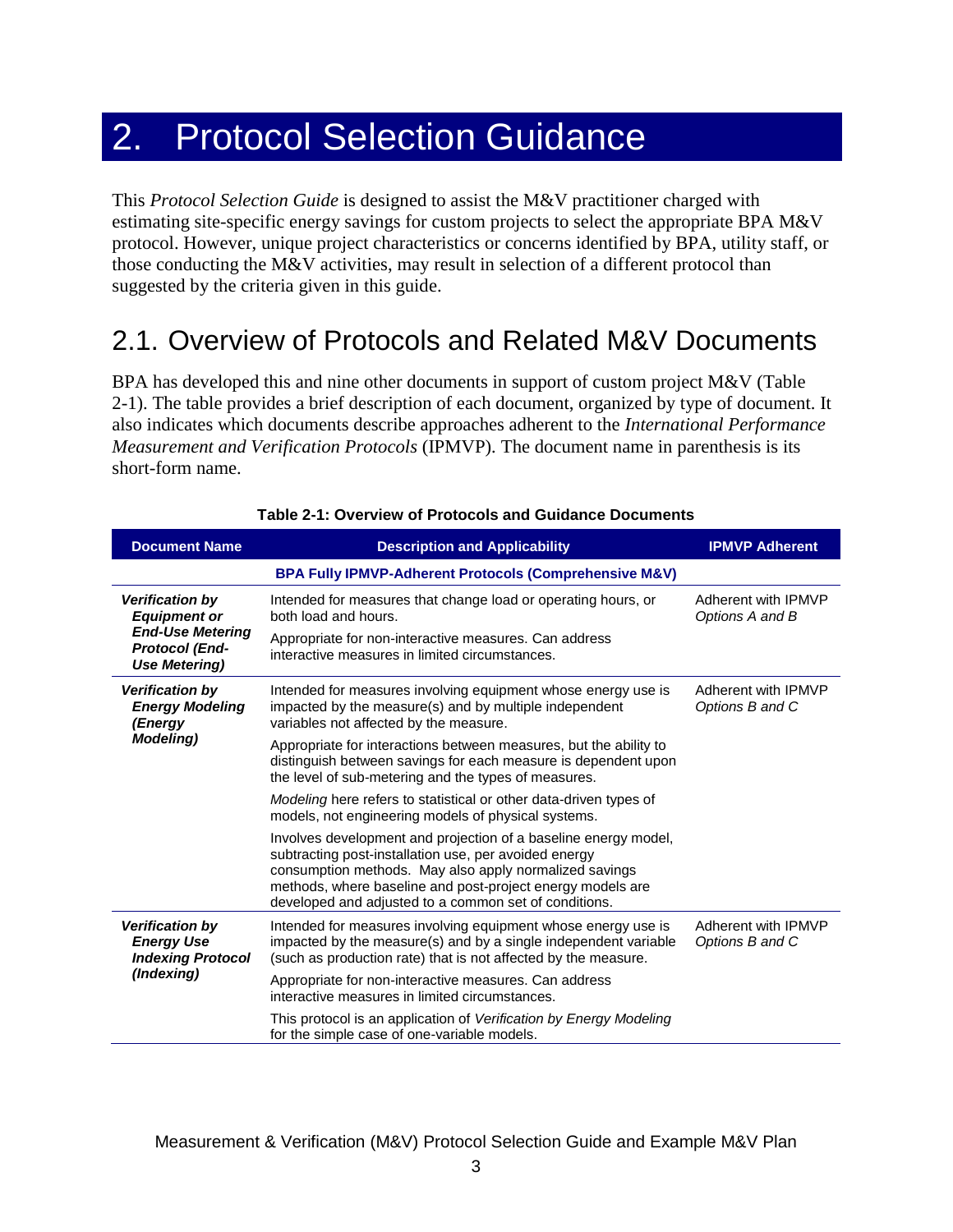| <b>Document Name</b>                                                                                         | <b>Description and Applicability</b>                                                                                                                                                        | <b>IPMVP Adherent</b>                    |  |  |
|--------------------------------------------------------------------------------------------------------------|---------------------------------------------------------------------------------------------------------------------------------------------------------------------------------------------|------------------------------------------|--|--|
| <b>BPA Protocols for Conducting Engineering Calculations with Verification</b>                               |                                                                                                                                                                                             |                                          |  |  |
| <b>Engineering</b><br><b>Calculations with</b><br><b>Verification (ECwV)</b>                                 | Intended for projects with savings less than 200,000 kWh or<br>projects for which other criteria dictate that a fully IPMVP-<br>adherent protocol is not possible or not appropriate.       | Not adherent                             |  |  |
|                                                                                                              | BPA engineering staff retains discretion as to whether a project<br>with annual energy savings over 200,000 kWh may use this<br>protocol and remain consistent with the IM requirements.    |                                          |  |  |
|                                                                                                              | Uses collected post-installation data to correct ex-ante savings<br>calculations.                                                                                                           |                                          |  |  |
|                                                                                                              | <b>BPA Protocol Application Guides</b>                                                                                                                                                      |                                          |  |  |
| <b>End-Use Metering</b><br><b>Absent Baseline</b>                                                            | Intended for energy-efficient equipment without a directly-<br>measurable baseline, including:                                                                                              | Adherent with IPMVP<br>Option A          |  |  |
| <b>Measurement</b><br><b>Application Guide</b>                                                               | newly constructed facilities                                                                                                                                                                | Can be adherent with                     |  |  |
| (Absent Baseline)                                                                                            | major additions to an existing facility, and                                                                                                                                                | Option B if the<br>available information |  |  |
|                                                                                                              | replacement of failed equipment.                                                                                                                                                            | provides suitable                        |  |  |
|                                                                                                              | This is a specific application of Verification by Equipment or End-<br>Use Metering.                                                                                                        | proxies for needed<br>parameters         |  |  |
| <b>Existing Building</b><br><b>Commissioning</b><br><b>Application Guide</b>                                 | Intended for existing buildings with commissioning projects<br>resulting in multiple measures with interactive effects between<br>measures.                                                 | Adherent with IPMVP<br>Options B and C   |  |  |
| (EBCx)                                                                                                       | This is a specific application of Verification by Energy Modeling.                                                                                                                          |                                          |  |  |
| <b>BPA M&amp;V Reference Guides</b>                                                                          |                                                                                                                                                                                             |                                          |  |  |
| <b>M&amp;V Protocol</b><br><b>Selection Guide</b><br>and Example<br><b>M&amp;V</b> Plan<br>(Selection Guide) | This document. Guides the M&V practitioner in determining which<br>protocol is appropriate for the project. Illustrates the elements<br>needed in an M&V plan by providing an example plan. |                                          |  |  |
| <b>Sampling for M&amp;V</b>                                                                                  | Provides a simple explanation of sampling terms, principles, and<br>methods. Useful for projects comprised of many identical<br>measures, such as lighting.                                 | Not protocols                            |  |  |
| <b>Regression for</b><br>M&V                                                                                 | Provides a simple explanation of regression modeling terms,<br>principles, and methods. Companion to the Energy Modeling<br>guide.                                                          |                                          |  |  |
| <b>Glossary for M&amp;V</b>                                                                                  | Provides definitions of technical terms used in the guides.                                                                                                                                 |                                          |  |  |

The suite of BPA protocols, application guides, and reference guides are available at *<https://www.bpa.gov/ee/policy/imanual/pages/im-document-library.aspx>*. 6

 $\overline{a}$ 

<sup>6</sup> In addition to these protocols, BPA has published an Energy Smart Industrial (ESI) Monitoring, Targeting, and Reporting (MT&R) Reference Guide. BPA considers Strategic Energy Management project savings that have been verified by following that guidance to have been measured and verified. BPA's ESI Energy Performance Tracking team conducts these analyses for all ESI projects.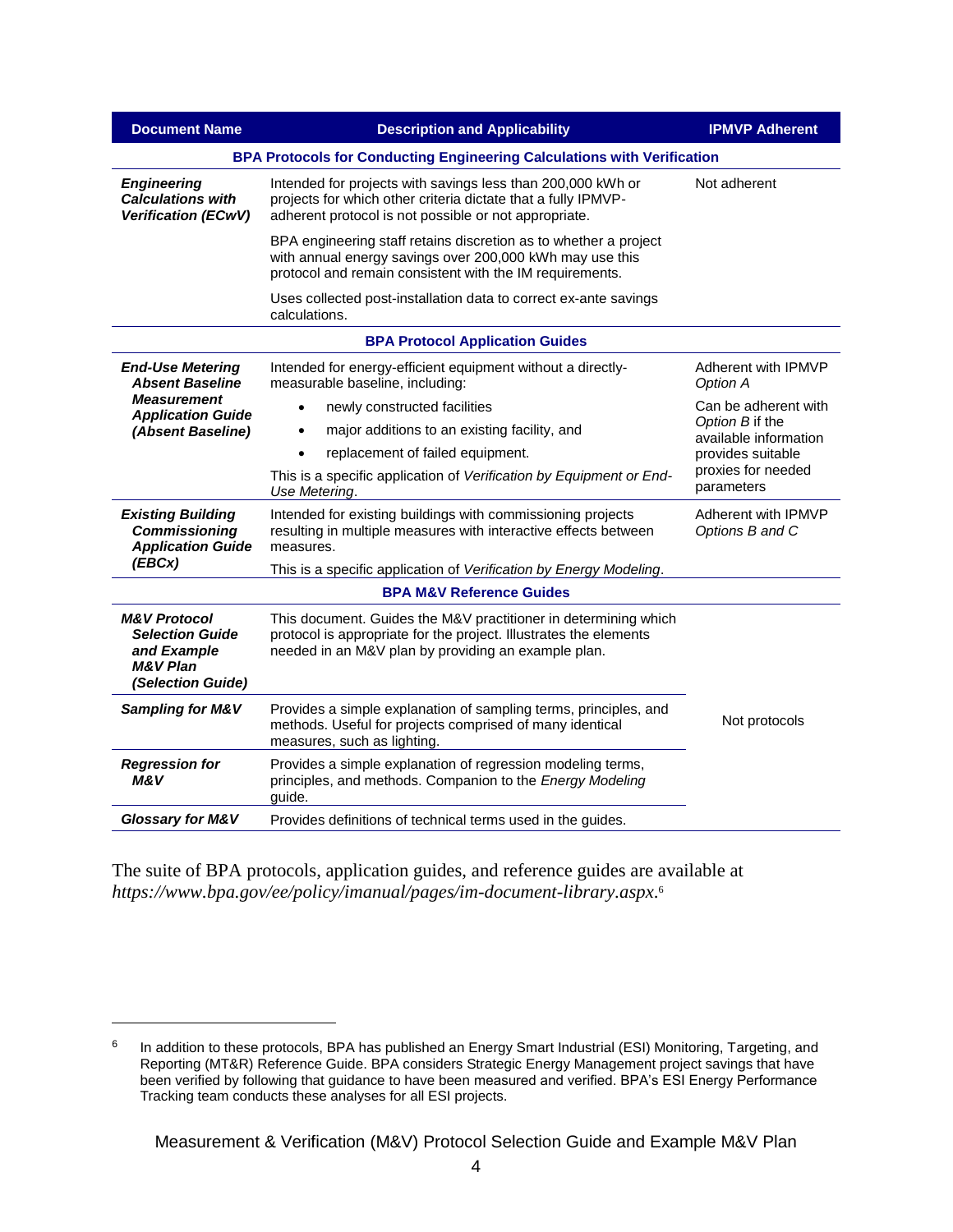# <span id="page-7-0"></span>2.2. Qualifications of the M&V Practitioner

The M&V practitioner should have prior experience in conducting M&V, or a background in building science engineering or building modeling. The practitioner should understand the IPMVP Options A, B, C, and D and the BPA M&V protocols.

The practitioner might consider obtaining, but is not required to hold, CMVP certification (Certified M&V Professional).

# <span id="page-7-1"></span>2.3. Considerations in Selecting an M&V Protocol

As a foundation for the specific protocol selection guidance we provide in the next section, here we discuss basic principles guiding the selection of a protocol appropriate for a given custom project.

## <span id="page-7-2"></span>2.3.1. M&V Objectives

M&V involves real time and/or retrospective assessments of the performance and implementation of a project. There are two primary principles of M&V:

- $\rightarrow$  To verify that the intended changes to the facility were made, and that those changes have the potential to perform as intended and save energy.
- $\rightarrow$  To measure and document the actual effects of a project (i.e., energy and demand savings) and determine whether it met its ex-ante estimates.

Potential to perform is defined as, and based on, whether the right equipment was installed and whether the equipment is operating properly. Actual performance is defined as determining the actual savings. For example, if the savings are determined only for the first year of operation, that savings estimate might also be an appropriate estimate of the project's potential to perform in subsequent years.

These two principles of verifying potential to perform and estimating actual project effects should always guide the decision of which protocol or savings assurance approach to use. All the BPA protocols require verification. IPMVP-adherent M&V also requires measurement of savings, but M&V costs, M&V duration, safety requirements, and other considerations may lead to an alternate or a less rigorous approach. Practitioners should understand the degree to which the second principle is important for each project – how much uncertainty is permissible in the savings estimate. This selection guide is intended to assist with making decisions regarding the choice of rigor as part of protocol selection.

## <span id="page-7-3"></span>2.3.2. Determining How Good Is Good Enough?

Perhaps the most challenging issue in conducting measurement and verification (M&V) activities is deciding *how good is good enough*. There is never absolute certainty when determining energy efficiency savings; one is always making an estimate because of the counter-factual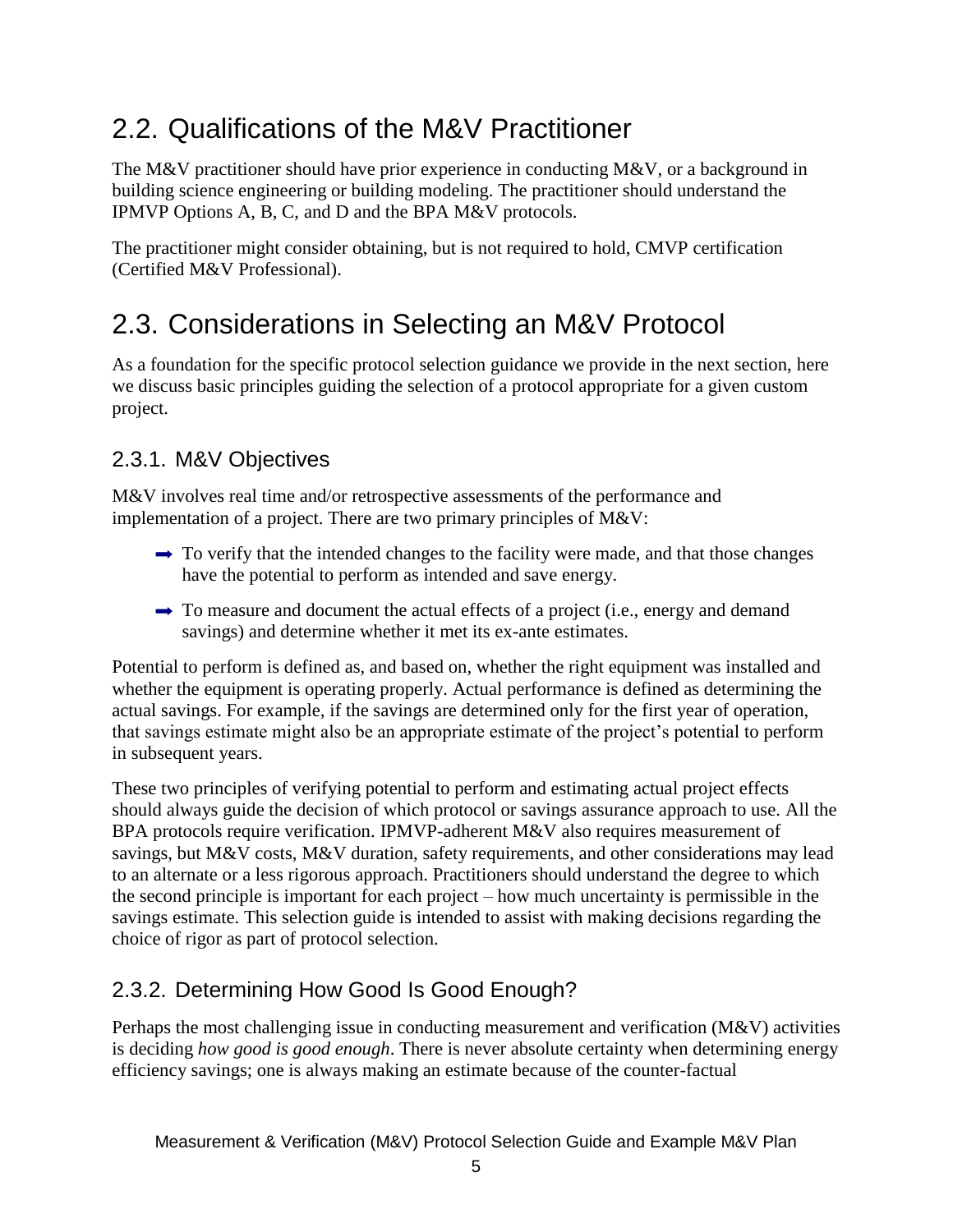circumstances. The *counter-factual* is the energy that would have been used had the measure not been installed.

So, in effect, one is always asking the question: *Actual effects as compared to what*?

For energy efficiency M&V, there are multiple aspects to this question:

- *To what baseline are you comparing current energy use and is that baseline changing over time?* Different project circumstances require different baseline definitions. The choice is between an existing conditions baseline or a current practice baseline, discussed further below.
- *Are you able to obtain reliable and sufficient pre- and post-installation measurements of energy use and any independent variables to which that energy use is related?* This question concerns issues such as whether the practitioner might be able to remotely collect the required data, or how accessible measurement locations are and how safely measurements can be made when the practitioner needs to visit the site to conduct direct measurements or install loggers. Safety policies of the governing organization must be followed. On-site data collection activities can be expensive and may require multiple visits to set and retrieve instruments. These factors should also be considered, as they can increase the M&V project's costs and time until delivery of the final M&V report, to a point that makes the approach impractical for the project.
- → *How does the certainty (or uncertainty) of savings determination compare with other uncertainties or with the total project savings quantity?* This can be described as deciding how much effort M&V warrants compared with the value of the information obtained.

These broad questions generate practical considerations about which M&V approach (protocol) is appropriate to use and what level of certainty (accuracy, reliability, etc.) one should achieve. This guide aims to help address these questions for BPA energy efficiency custom projects. Selection criteria based on these and other questions (described more specifically below) guide the M&V practitioner in selecting which BPA M&V protocol to apply.

The choice of baselines typically depends on whether or not the project or equipment purchase is optional. The purchase or project is optional when the equipment replacement or system redesign occurs before the end of the equipment's or system's useful life. Building owners commonly undertake optional projects when the expected energy and non-energy benefits (such as increased productivity) warrant the expense. The equipment to be replaced may be in working order or may need repairs, if with repairs the building owner can reasonably assume the equipment would have more than a year of useful life remaining. Such optional projects typically warrant existing baseline conditions, as those are the conditions that would prevail were the owner to take no action.

The equipment or project is not optional when the equipment is at or near (within one year of) the end of its useful life, or when the equipment or project is necessitated by new construction, including expanded or renovated facilities. The M&V practitioner typically should use the current practice efficiency level for the baseline. When the practitioner uses a current practice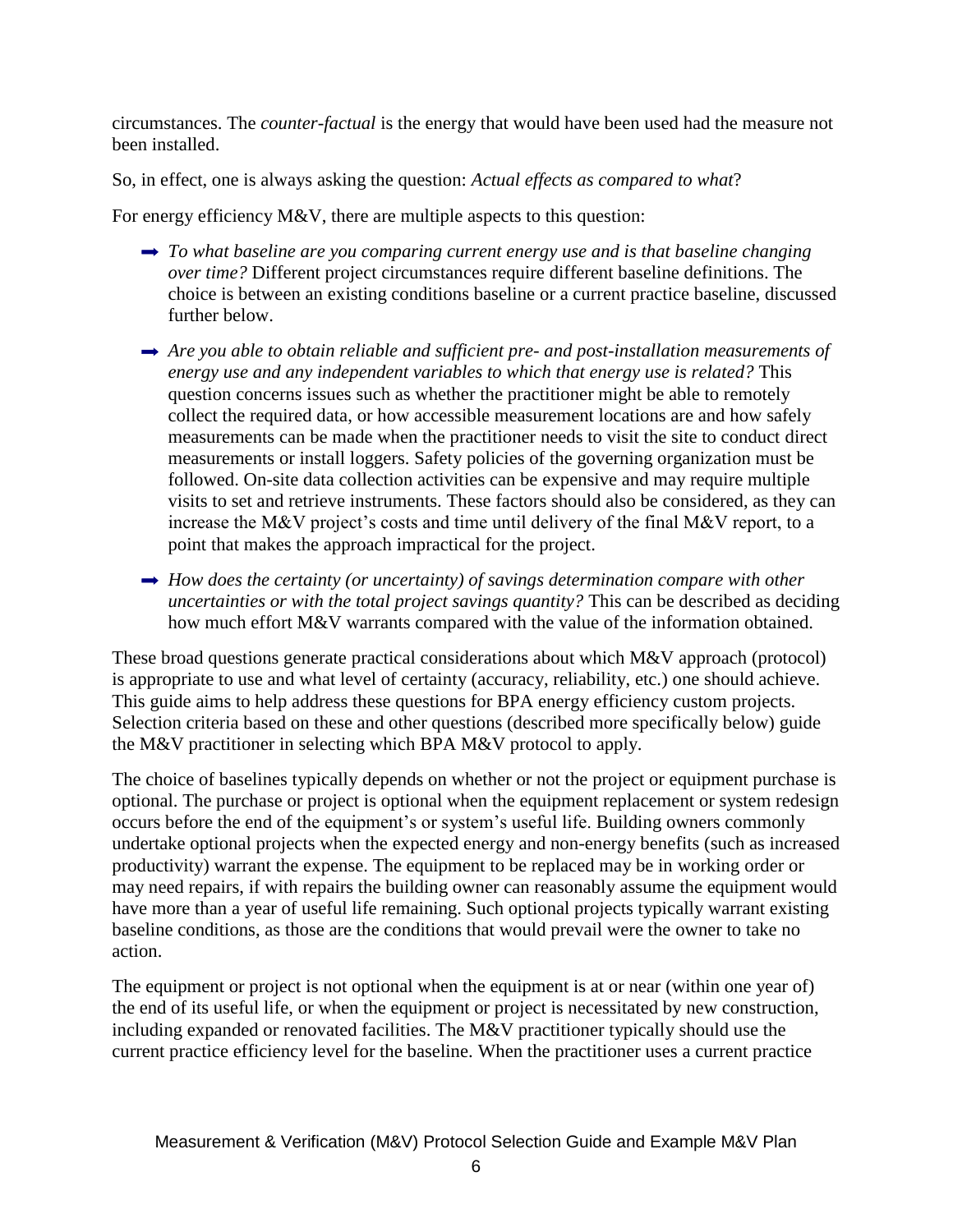baseline, the efficiency level of the baseline equipment must be consistent with any state or local mandates for new equipment, which may vary from city to city and state to state.<sup>7</sup>

<span id="page-9-0"></span>[Figure 2-1](#page-9-0) illustrates this guidance for selecting the appropriate baseline.



**Figure 2-1: Guidance for Selecting Appropriate Baseline** 

Source: Research Into Action

This guide discusses a range of potential selection criteria, more than are included in the flowchart presented in Section 2.4.1 and expounded on in the subsequent sections. The guide discusses additional, potential selection criteria so that all parties involved can be aware of different criteria that might be pertinent to a specific project, and to provide BPA with a list of criteria for consideration in when updating this guide.

 $\overline{a}$ 

Measurement & Verification (M&V) Protocol Selection Guide and Example M&V Plan

<sup>&</sup>lt;sup>7</sup> The following websites hosted by Washington State University's Energy Program, the Northwest Energy Efficiency Council, and the Northwest Energy Efficiency Alliance provide information on mandates for new equipment among jurisdictions in the region:

<sup>(1)</sup> *<http://www.energy.wsu.edu/BuildingEfficiency/EnergyCode.aspx>*,

<sup>(2)</sup> *<https://www.neec.net/energy-codes/>*, and

<sup>(3)</sup> http://neea.org/initiatives/codes-standards/codes.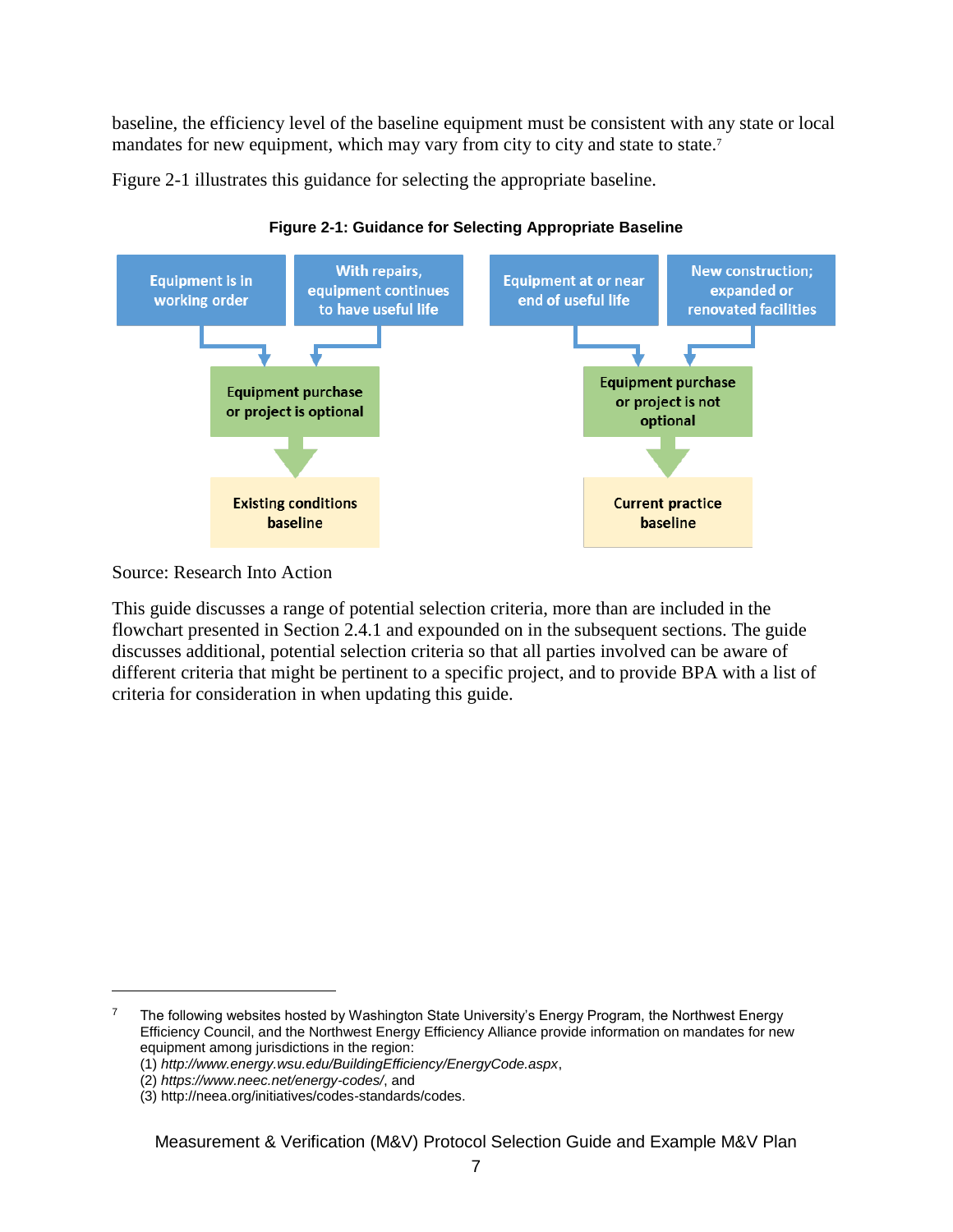# <span id="page-10-0"></span>2.4. Protocol Selection

## <span id="page-10-1"></span>2.4.1.Protocol Selection Flow Chart

[Figure 2-2](#page-11-0) provides a flowchart for protocol selection.

The **upper portion**, shown in shades of green, describes prescriptive projects that do not require M&V.

The **middle portion**, shown in shades of blue, represents custom measures for which the M&V plan does not *require* the use of pre-and post-installation energy measurements and instead requires the less rigorous *Engineering Calculations with Verification Protocol*. The flow chart shows an option in the middle portion when conditions merit use of the *Verification by Energy Modeling Protocol*, as this method is often cost effective to implement when data are available. The *Verification by Energy Modeling Protocol* option may be implemented independently or in association with the *ECwV Protocol*, if the listed criteria are met.

The **lower portion**, shown in dark blue, represents custom measures requiring the comprehensive IPMVP-adherent protocols described in [Table 2-1.](#page-5-2) Projects requiring these IPMVP-adherent methods should have larger expected savings, generally above 200,000 kWh annually, so that the amount of savings justifies the effort and cost.

The M&V practitioner should note the following before referring to the flowchart:

- 1. Practitioners will be conducting M&V on the custom project level, not necessarily on individual measures within the project (although this is warranted in some cases). The decision criteria described in the flow chart thus relate to the whole project.
- 2. Practitioner should comply with their organizations' safety policies, as well as include safety as a discretionary factor in protocol selection. In some cases, an organization's safety policy may preclude the practitioner's use the protocol indicated by the protocol selection criteria as illustrated in the flow chart.
- 3. M&V is site-specific and required for stand-alone custom projects. The flowchart does not address projects bundled into an Evaluation Custom Program.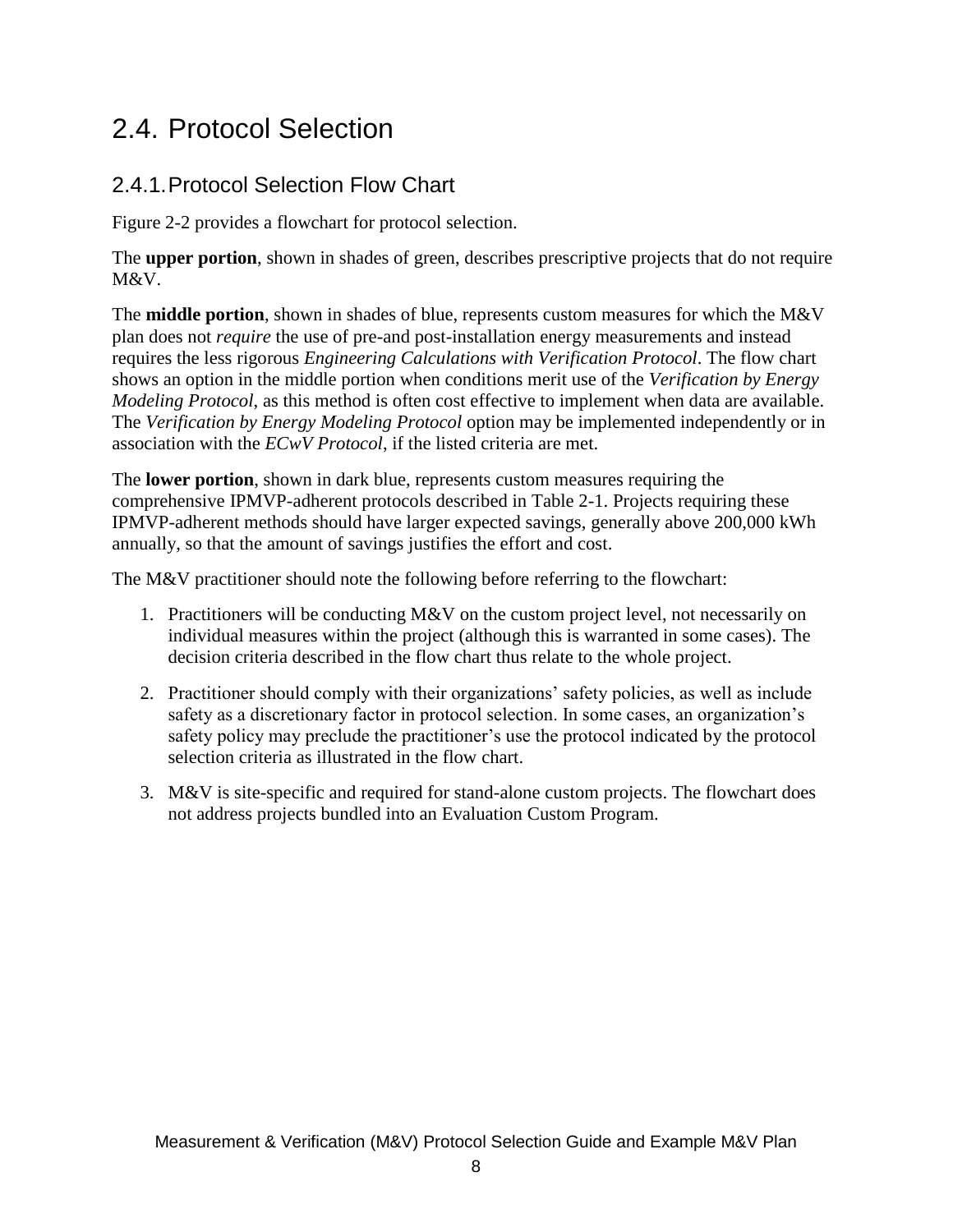<span id="page-11-0"></span>

#### **Figure 2-2: Protocol Selection Flowchart**

Measurement & Verification (M&V) Protocol Selection Guide and Example M&V Plan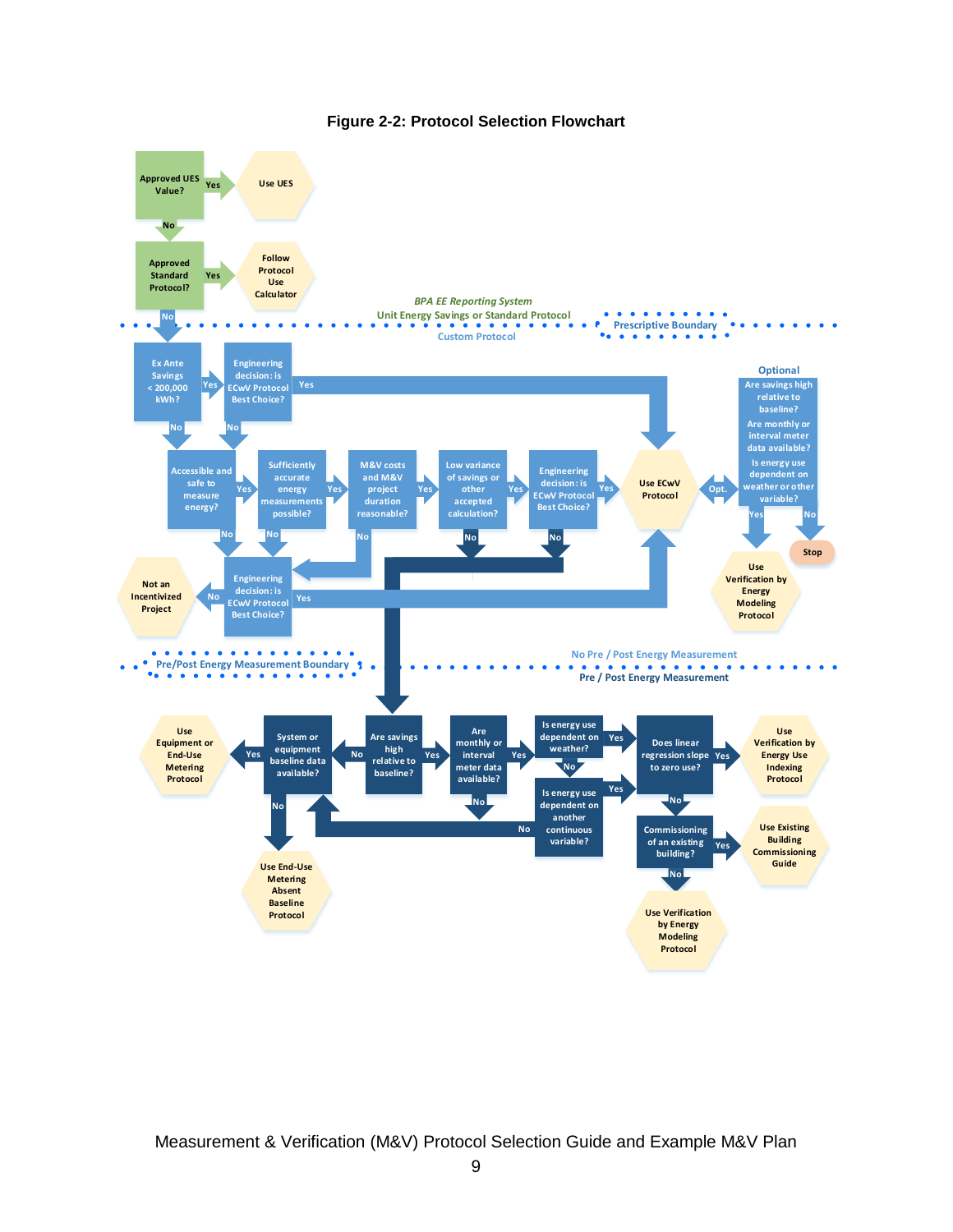## <span id="page-12-0"></span>2.4.2. Prescriptive Projects: Upper Portion of the Flow Chart

Prescriptive projects comprise two types of measures:

- Measures whose savings do not vary by site<sup>8</sup>
- Measures whose savings vary by site in an approved relationship with a simple operating characteristic, such as operating hours or run time

The practitioner produces verified project savings for measures whose savings do not vary by site by verifying the number of units installed and applying Unit Energy Savings (UES) values. The RTF has approved UES for dozens of measures; in addition, BPA designates some measures as BPA-Qualified or provisionally deemed.<sup>9,10</sup>

Verified project savings for measures whose savings vary by site are produced by using the BPA-Qualified savings calculator or following the RTF Standard Protocol and using the associated savings calculator. The calculator estimates project savings based on verified simple operating characteristics, such as run time, that drive the savings calculations. BPA Interim Solution 2.0 webpage provides links to Savings Calculators (organized by sector), <sup>11</sup> which can also be accessed through BPA's Implementation Manual Document Library.<sup>12</sup>

### <span id="page-12-1"></span>2.4.3. Engineering Calculations with Verification: Middle Portion of Flow **Chart**

Custom projects require M&V as described in the middle and lower portions of the flow chart. The M&V practitioner uses a second set of criteria to assess these projects. These criteria address the level of effort and rigor required for a project, and how project limitations (safety, cost, duration, etc.) influence the approach. At this juncture, the practitioner determines whether to develop a comprehensive M&V plan, based on pre- and post-installation measurements of energy use (which drops the practitioner into the third criteria set), or to develop an  $M\&V$  plan based on engineering calculations with verification (abbreviated in [Figure 2-2](#page-11-0) as *ECwV*).

In this second criteria set there is an option to implement one pre- and post-installation energy use measurement method using the *Verification by Energy Modeling Protocol*. Implementing this method is contingent on the availability of data from utility meters, dependence of building use on weather and/or another continuous variable(s), and whether the savings will be a

 $\overline{a}$ 

 $8$  For sites of a specific population type, typically defined by such descriptors as sector, building type, and climate.

<sup>9</sup> BPA's webpage "Energy Efficiency Interim Solution 2.0 Files" provides a link to the RTF approved UES Measures List. (*<https://www.bpa.gov/EE/Policy/Solutions/Pages/default.aspx>*)

<sup>10</sup> Version 6.0 of the list, effective October 1, 2017, provides an Excel worksheet of 2,299 active UES. Note that a UES is a combination of measure type (nearly 60 types, such as ductless heat pump), measure specifics (such as single head ductless or ducted mini-split), and application specifics (such as single family existing housing in a certain heating and cooling zone, of size greater than 4000 SF).

<sup>11</sup> BPA's webpage "Energy Efficiency Interim Solution 2.0 Files" provides a link to the approved calculators. *<https://www.bpa.gov/EE/Policy/Solutions/Pages/default.aspx>*

<sup>12</sup> *<https://www.bpa.gov/ee/policy/imanual/pages/im-document-library.aspx>*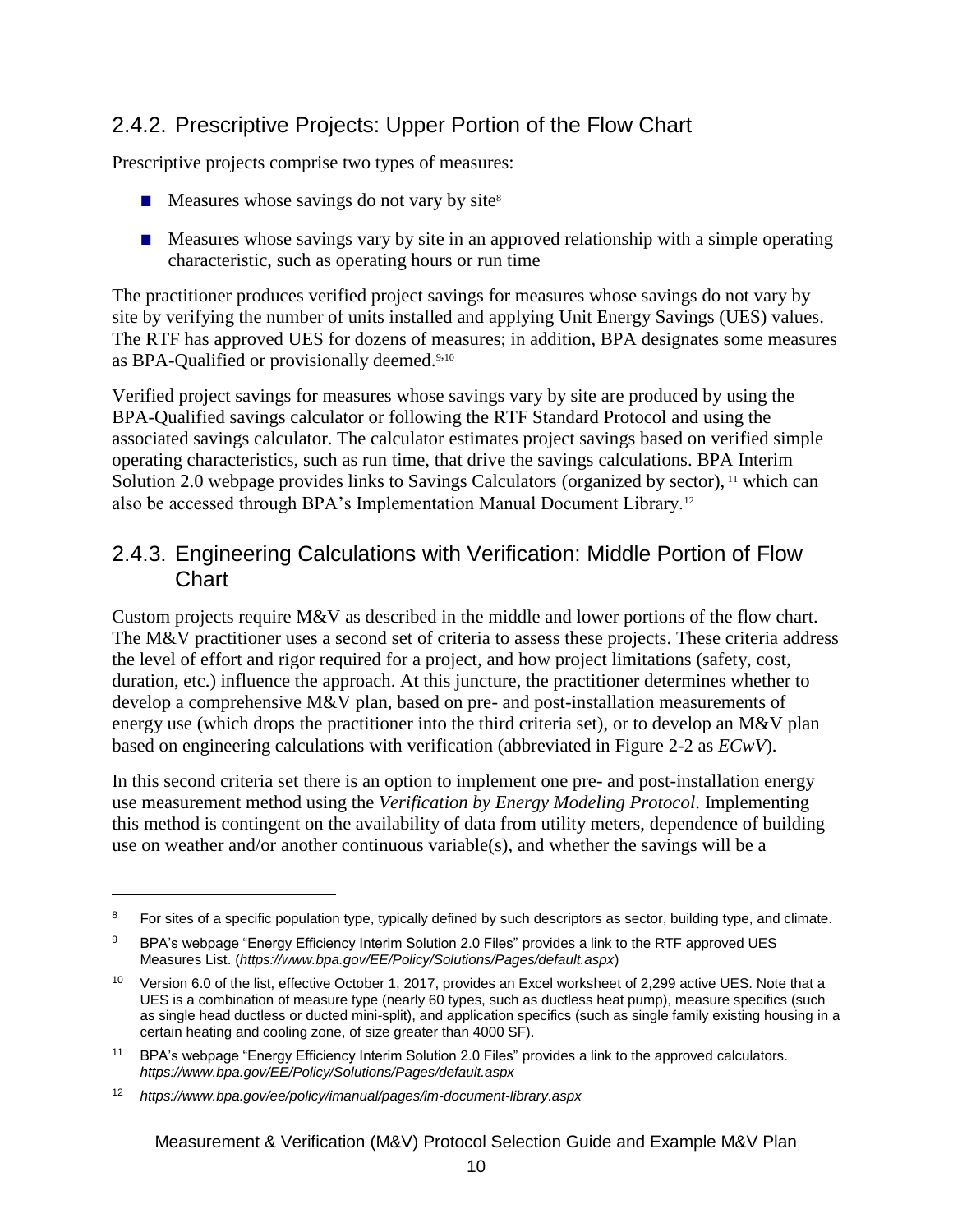significant fraction of annual baseline energy use. With available tools such as ECAM, and utility and weather data, the energy modeling method is straightforward to implement, and may provide sufficient rigor. This approach may be used as an alternate to the *ECwV* approach, or may be implemented in addition to an *ECwV* approach.

The M&V practitioner has the option of applying an *Engineering Calculations with Verification*  M&V Plan for projects with annual savings below 200,000 kWh. The practitioner can also use *ECwV* for projects that meet other requirements, as discussed subsequently and illustrated in [Figure 2-2.](#page-11-0) BPA also allows M&V practitioners to request approval from the BPA engineer to use the *ECwV* approach on projects saving 200,000 kWh or more in response to unforeseen circumstances, such as project and incentive timing issues that prevent obtaining sufficient energy measurements for other verification approaches.

Verification is required with all non-prescriptive approaches, including engineering calculations. Verification corroborates the measure installation and operation, as well as the engineering calculations underpinning the pre-installation savings estimate, but does not include postinstallation energy monitoring over time or the independent development of a post-installation savings estimate.

For projects larger than the 200,000-kWh annual savings threshold, the practitioner should select an appropriate M&V protocol based on pre- and post-installation energy measurements. The use of *ECwV* for projects over 200,000 kWh is discouraged unless there are obvious reasons why a comprehensive M&V protocol is inappropriate. Reasons such as safety, M&V costs, and project duration may preclude the use of pre- and post-installation energy measurements. Hence, some projects with anticipated savings over 200,000 kWh annually may use *ECwV* rather than comprehensive M&V. The basis for selecting the *ECwV* protocol for projects with expected savings over 200,000 kWh should be documented in the M&V plan or savings report for the project.

As shown in [Figure 2-2,](#page-11-0) if the ex-ante savings estimate is less than 200,000 kWh annually, then the M&V practitioner can decide, subject to BPA's engineering approval, whether the *Engineering Calculations with Verification Protocol* (*ECwV*) is acceptable for the project. If the savings are greater than 200,000 kWh, or the analysts initially think engineering calculations are not acceptable, then one proceeds to answer additional questions.

- *Are the needed measurement locations accessible and safe?* 
	- *If no:* the analyst has another chance to decide whether *ECwV* is acceptable.
	- *If yes:* go to next step.
- *Can sufficiently accurate measurements be made?* 
	- *If no:* again, is *ECwV* acceptable?
	- *If yes:* go to next step.
- *Are M&V costs and/or M&V project duration (duration includes time required in baseline and post-installation periods for site visits, data collection, analysis, and reporting) within reason for the project stakeholders?*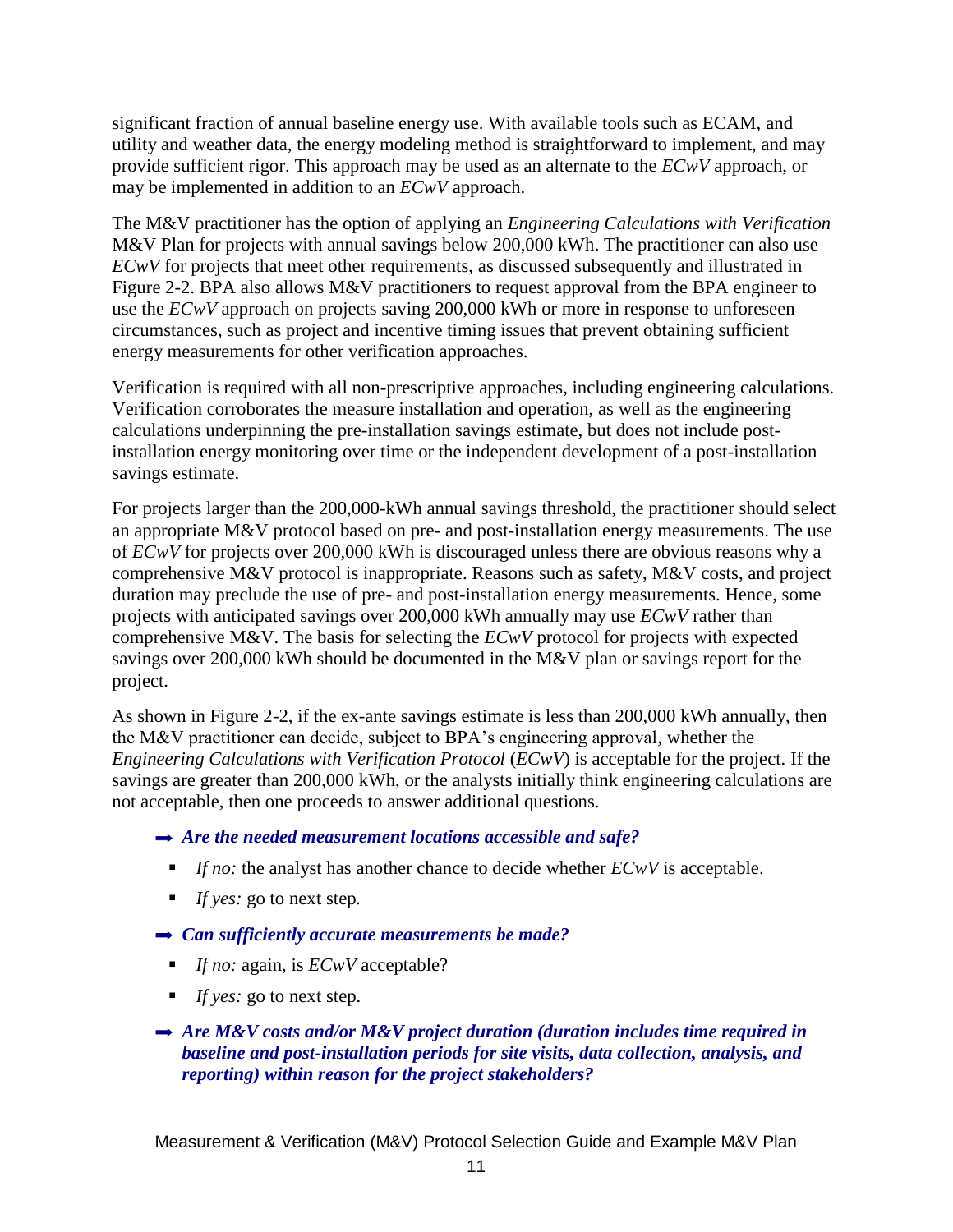- *If no:* again, is ECwV acceptable?
- *If yes:* go to next step.
- *Is there an acceptable existing calculation (not part of the RTF Standard Protocol or BPA-Qualified)?* 
	- **If no:** then the analyst should select one of the protocols using pre- and postinstallation energy measurements, following the process described in the next section.
	- $\blacksquare$  *If yes:* then the analyst gets one more chance to decide whether  $ECW$  is acceptable for the project.

If it is not possible or safe to make the required energy measurements, or the measurements cannot be made with sufficient accuracy, and yet *ECwV* is not acceptable for the project, then no M&V can be performed and the project is not eligible for incentives.

The following are a broader list of six, mostly subjective, guidance criteria suggested for selecting whether *ECwV* or a comprehensive M&V protocol that is IPMVP-adherent should be used. This list covers issues beyond just the size of the project to address uncertainty and the value of information obtained, and can be used by M&V staff for further guidance when deciding whether  $ECWV$  is warranted, acceptable, and, indeed, the best choice for the project.

- **Regularity of Operating Periods:** Where operating patterns are driven by routine events and the operating periods can be estimated with ease and accuracy, then *ECwV* may be of sufficient accuracy. However, if operating periods vary with irregular requirements, such as weather or plant production effects, care must be taken to measure the operating periods and thus comprehensive M&V is more likely to be appropriate.
- $\rightarrow$  **Savings Persistence:** Where the continuing success of the retrofit is in doubt (e.g., control changes subject to human interaction), it is dangerous to base estimates on onetime observations of performance; thus, comprehensive M&V is more likely to be appropriate and the practitioner should extend the reporting period.
- → Size of Savings Relative to Utility Meter Total Use: Where expected savings are very small (less than 5% to 10%) as compared to total usage recorded on a meter, sub-meters may need to be added so that savings can be identified with reasonable precision. This can make the cost of an IPMVP-adherent approach too great, and thus *ECwV* may be more appropriate. (Fortunately, the cost of metering is declining and sub-metering is increasingly used to assist with daily facility operations, making sub-metering data more available for M&V.)
- **→ Complexity of Measure Interactions with Other Measures:** *ECwV* **is appropriate** with single measures or multiple measures at a facility where they do not interact in terms of their energy use. If there are multiple measures in the facility with complex interactions that cannot be accounted for through simple estimates of individual measure performance, then comprehensive M&V should be used, with more detailed measurements and analyses.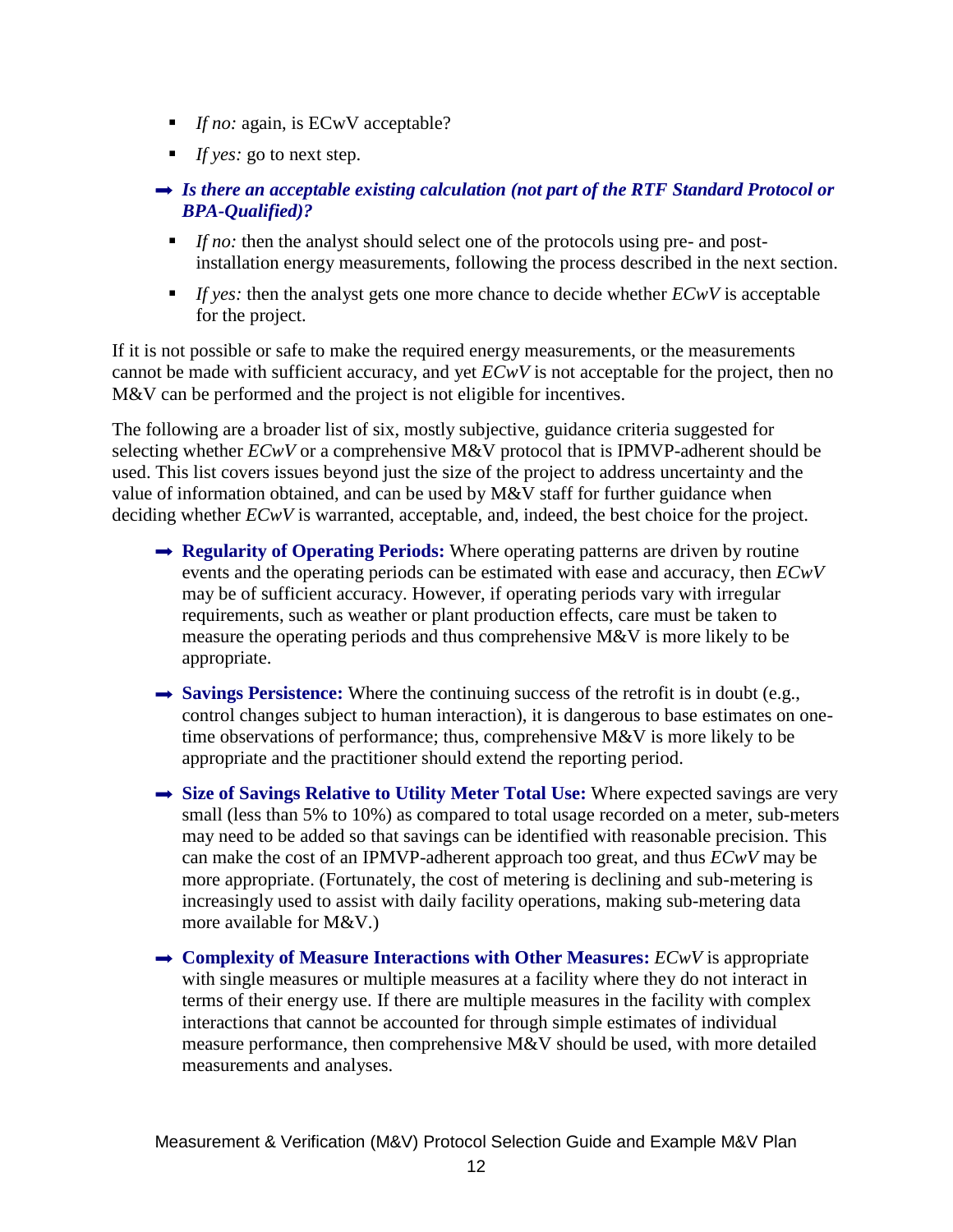**→ Opportunity for Lessons Learned:** If there are characteristics about this measure or participant sponsor (e.g., there are or may be many similar measures or applications) that make it important to have a reliable estimate of savings for use in other projects, then comprehensive M&V is likely more appropriate.

There are other, less important criteria that M&V practitioners might use; these criteria and their implications include:

- **→ Consideration of energy (kWh) versus demand savings (kW)** demand savings may be harder, or easier, to estimate with engineering calculations than with comprehensive M&V
- **Certainty of ex-ante savings estimate (and user or participant impact on results)** the less certainty, the greater the need for comprehensive M&V
- **Expected measure persistence after installation** the less likely persistence, the greater the need for comprehensive M&V
- $\rightarrow$  Type of measure; increasing levels of complexity the greater the complexity, the greater the need for comprehensive M&V
- $\rightarrow$  **Equipment change only** *ECwV* may suffice
- $\rightarrow$  **Operational change only** *ECwV* may suffice
- $\rightarrow$  **Equipment and operational change** comprehensive M&V likely needed
- → **Number of measures affecting the same electric utility meter are there interactive** effects and are estimates of individual measure savings needed; interactive effects necessitate comprehensive M&V; the ability to estimate individual measure savings differs among the protocols
- **→ Signal to noise issues** how large the savings are compared to baseline or project energy use; whether process loads being retrofitted can be isolated by meter; whether metered data correlates well with available independent variable data; appropriate protocol varies with the specific circumstances

### <span id="page-15-0"></span>2.4.4. IPMVP-Adherent M&V: Lower Portion of Flow Chart

If pre- and post-installation measurements can be safely and successfully made, and M&V costs and duration are not barriers, then the M&V practitioner can use one of the BPA comprehensive protocols. For projects with estimated annual site savings over 200,000 kWh where there is no applicable prescriptive project approaches, a BPA comprehensive protocol should be the default choice, with *ECwV* chosen only if there are compelling reasons persuasive to a BPA energy efficiency engineer.

The first decision box below the *Pre/Post Energy Measurement Boundary* in [Figure 2-2](#page-11-0) asks:

#### *Are savings high relative to baseline period energy use?*

Measurement & Verification (M&V) Protocol Selection Guide and Example M&V Plan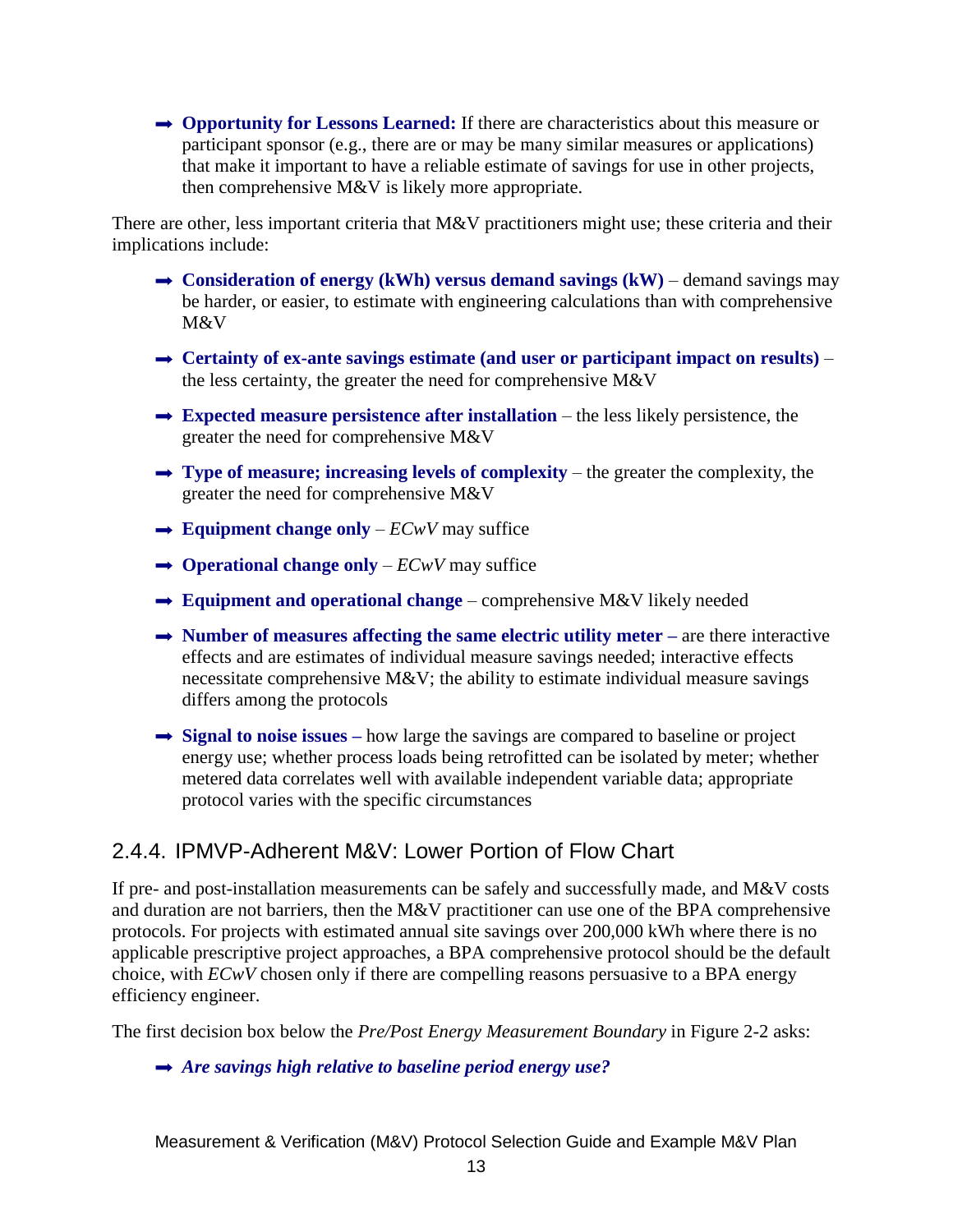- *If yes:* a data-driven model should be selected.
- *If no:* a system or equipment level M&V protocol should be used.
- *Are monthly or interval meter data available?*
	- *If yes:* a data-driven model should be selected
- *If no:* a system or equipment level M&V protocol should be used.
- *Is energy use dependent upon weather?* 
	- *If yes:* a data-driven model approach should be selected.
	- *If no:* go to the next step.
- *Is energy use dependent upon another continuous variable?* 
	- *If yes:* a data-driven model approach should be selected.
	- *If no:* a system or equipment level M&V protocol should be used.

There are three BPA protocols associated with data-driven models: *Energy Modeling*, *Energy Use Indexing*, and the *EBCx* (*Existing Building Commissioning) Application Guide*. Recall that data-driven refers to statistical models, rather than engineering models of physical systems. Section [2.4.4.1](#page-17-0) below provides a brief discussion on relative precision and helpful insights when using data-driven models.

If the regression relationship of energy use with the independent variable leads to zero energy use when the value of the independent variable is zero, then the M&V practitioner should use *Energy Use Indexing*. 13

Note that *Energy Indexing* can be used even for relationships with weather by establishing an index using a temperature difference. For example, energy use of cooling equipment (not including ventilation fans) may reach zero at 55º F. An index of Temp-55 (defined as temperature minus 55) could be established and the *Energy Indexing Protocol* used. In most cases, it is probably clearer to use the full *Energy Modeling Protocol*, but an indexing approach may be simpler and appropriate for some applications.

If the regression relationship does not slope toward zero, then the next question asks:

- *Is the project the commissioning of an existing building?* 
	- *If yes:* the *EBCx Application Guide* should be used.

 $\overline{a}$ 

■ *If no:* use the *Energy Modeling Protocol*, of which the *EBCx Guide* is a specific application.

If answers to the questions regarding dependencies on independent variables are both no: then either *End-Use Metering Protocol* or the *Absent Baseline Application Guide* should be selected. The M&V practitioner should use the *End-Use Metering Protocol* if a measured baseline is

<sup>13</sup> See *Regression for M&V: Reference Guide*, one of the ten BPA protocol documents and guides.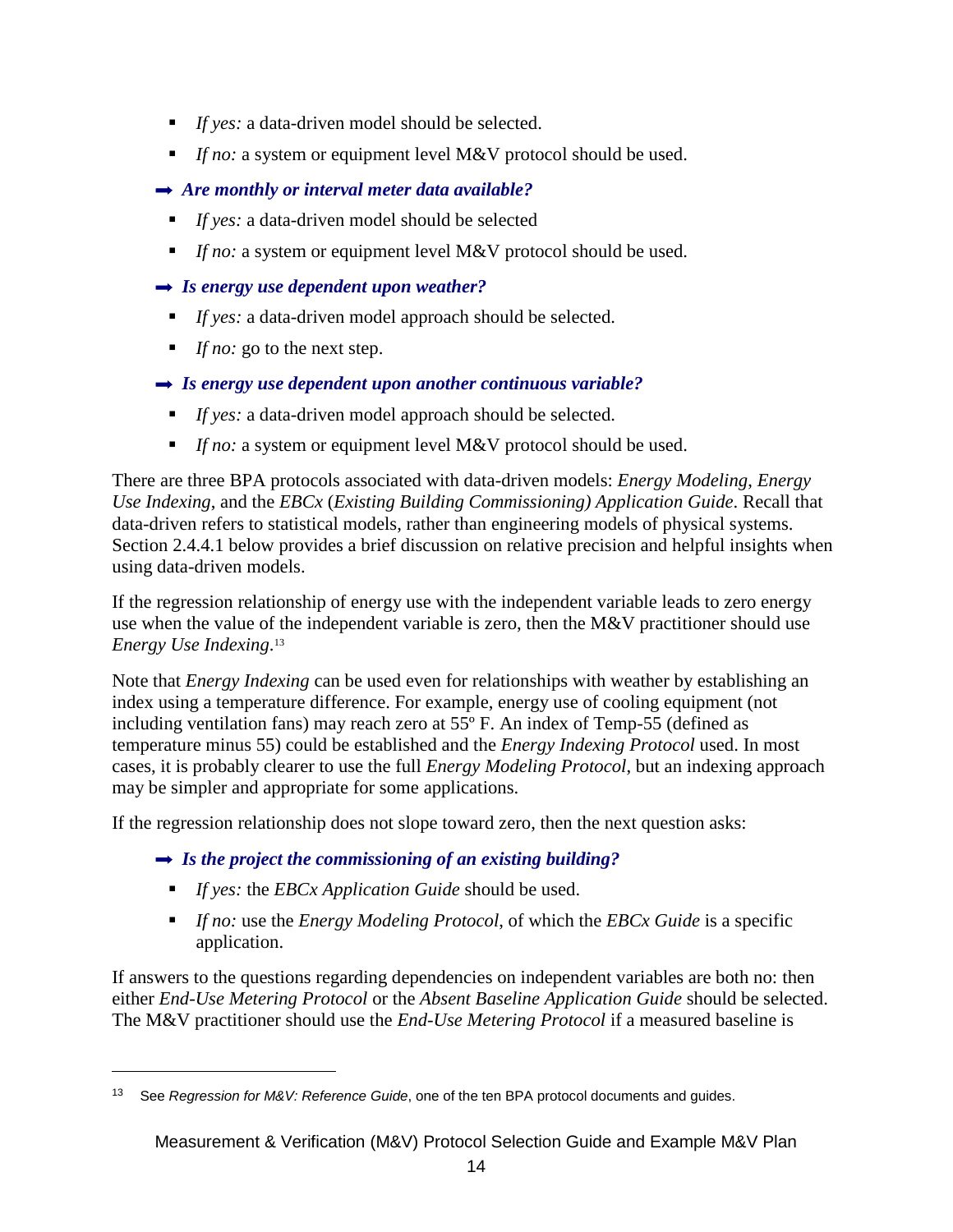available and, obviously, use the *Absent Baseline Application Guide* if the baseline cannot be measured. The *Absent Baseline Application Guide* should thus be used for efficient equipment or systems installed in newly constructed or renovated space.

## <span id="page-17-0"></span>2.4.4.1. Relative Precision in Modeling

 $\overline{a}$ 

The relative precision – or fractional savings uncertainty  $(FSU)$  – of an energy savings estimate is the magnitude of the uncertainty relative to the estimate of annual savings.<sup>14</sup> If a project is expected to save 300,000 kWh per year and the uncertainty – or margin of error – is  $\pm 75,000$ kWh/year, the relative precision of the estimate is  $\pm 25\%$ . The Verification by Energy Modeling and Verification by Energy Use Indexing protocols include guidance for calculating the expected uncertainty using baseline data. The key drivers of relative precision are:

- 1. **The size of the signal** it is easier to precisely measure large effects than small effects. Savings uncertainty is not a function of expected savings, but the ability of the model to explain variation.
- 2. **Amount of noise in the data** how much of the variation in energy consumption is explained by independent variables like weather or production? Savings from projects in facilities with noisy, or erratic, load patterns will be more uncertain than projects in facilities with more predictable load patterns.
- 3. **The frequency of the data** the availability of daily or hourly data allows practitioners to fit better models of energy usage and explain more variation. This reduces uncertainty and can make Energy Modeling or Energy Indexing more viable options. Additional steps are required to produce unbiased estimates of uncertainty with high-frequency (hourly or sub-hourly) data because of the effects of autocorrelation on traditional statistical calculations.

M&V 2.0 is a trending topic within the energy efficiency industry that refers to the M&V opportunities afforded by access to high-frequency energy consumption data and the sophisticated modeling approaches that leverage this data.

Practitioners should be mindful of relative precision before making a final protocol selection. If the expected relative precision of a project savings estimate is greater than  $\pm$  50%, an alternative protocol should be considered. It is common to find uncomfortably high relative precision estimates for projects expected to save less than 5% of facility energy use. End-use metering can isolate the affected end-use(s) within a facility and significantly reduce the amount of noise in the data being modeled (without changing the size of the expected effect).

<sup>14</sup> ASHRAE. 2014. *ASHRAE Guideline 14-2014 – Measurement of Energy, Demand, and Water Savings*. Atlanta, Ga.: American Society of Heating, Refrigerating and Air-Conditioning Engineers. https://www.techstreet.com/standards/guideline-14-2014-measurement-of-energy-demand-and-watersavings?product\_id=1888937, sec. B4, p. 88 describes fractional savings uncertainty (FSU).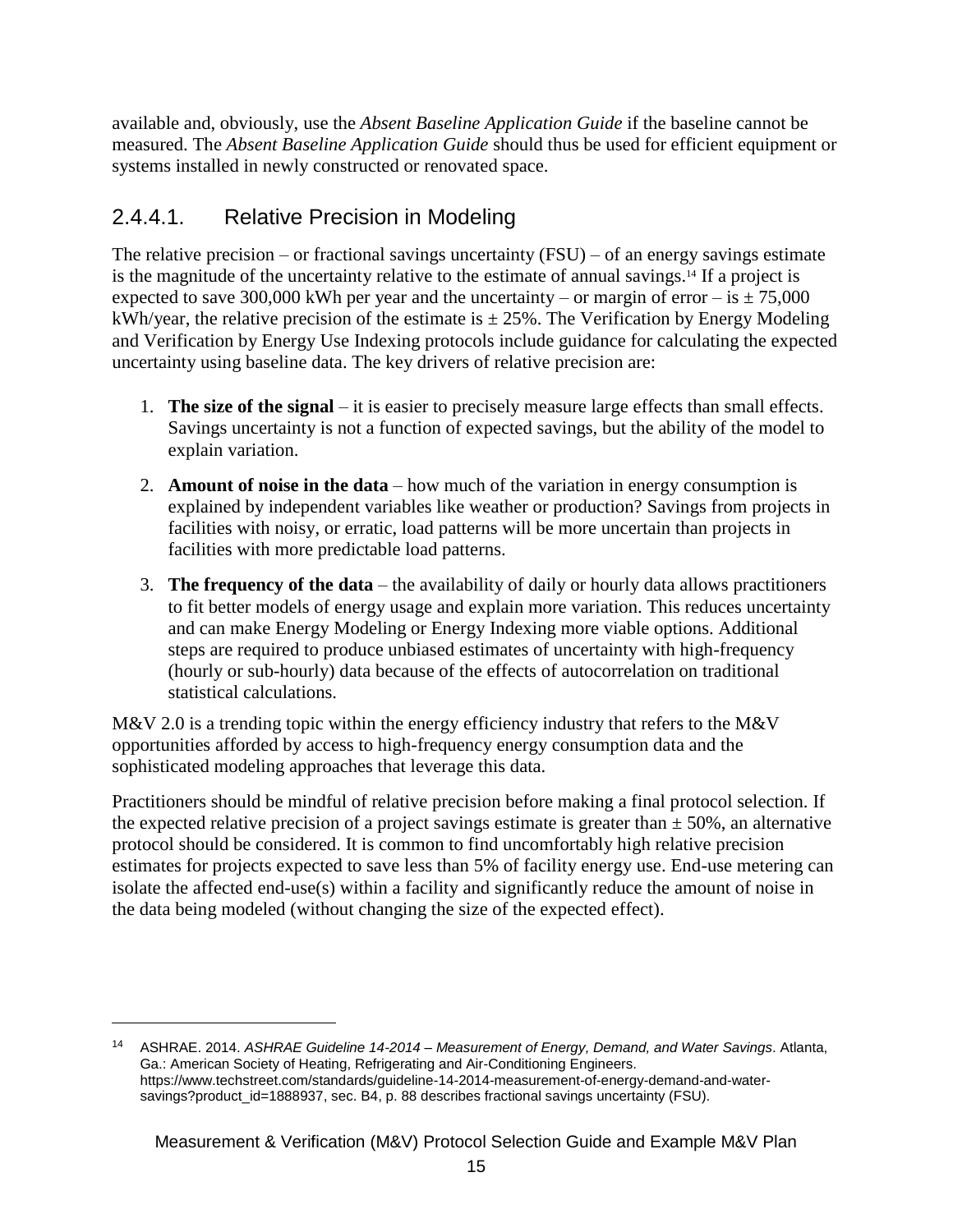# <span id="page-18-0"></span>2.5. Protocol Selection Examples

In this section two projects previously completed by BPA utility customers are used to illustrate use of this selection guide. Each project had unique characteristics that were not typical and therefore straightforward applications of any of the M&V Protocols. The examples are provided to illustrate how the selection criteria were used to select the best M&V protocol for the project.

#### *Example 1. Variable Frequency Drives on an Air Handling Unit Performing Below Code Requirements.<sup>15</sup>*

An existing air handling unit served a public assembly space, and the owner planned to retrofit the AHU supply fans with variable frequency drives and demand-controlled ventilation controls. The AHU was still fully functional, but the amount of outside air provided was less than what current mechanical code required for new installations. Therefore, the planned introduction of additional outside air to bring the unit up to current ventilation standards increased the heating and cooling energy consumption relative to the existing condition.

The true baseline condition of an air handling unit delivering the required amount of ventilation air did not exist in the building, and therefore its energy use could not be measured. Although the amount of savings expected was far less than 200,000 kWh, the *Engineering Calculations with Verification Protocol* was not selected because current practice baseline fan loading and hours of operation could not be reliably quantified. The *Verification by Energy Modeling Protocol* could not be used because the baseline energy use was not reflective of current practice operation due to the fan insufficiently ventilating the space.

The *End Use Metering Absent Baseline Measurement Protocol* was chosen for this project since the energy savings was measured relative to an "absent baseline" scenario, i.e., with higher ventilation rates than the pre-installation existing condition. The key parameter of the AHU supply fan loading was verified through spot measurements for the constant speed fans (using current transducers), and the other parameter of operating hours was estimated based on site observations and interviews with facility personnel regarding system operation.

### *Example 2. Gymnasium Heating System Upgrade<sup>16</sup>*

 $\overline{a}$ 

School district staff were considering upgrading a high school gymnasium's diesel-powered steam boiler heating and hot water system with either electrical-powered code-compliant resistance heating systems or two split system heat pump units and a packaged unit. The steam boiler served steam coils in air handling units, unit heaters, and unit ventilators in the gymnasium as well as two floors in the south section of the building. A pump-powered hot water loop circulated water through a conventional 50-gallon hot water heater and through a side-arm heat exchanger on the steam boiler. The hot water loop served the kitchen, bathrooms, and showers.

<sup>15</sup> Contribution of this example from Natasha Houldson, Tacoma Power, is gratefully acknowledged. The original project narrative was edited to illustrate considerations in selecting a BPA M&V Protocol.

<sup>16</sup> Example provided courtesy of Ann DiNucci, BPA EE Energy Engineer, and Todd Munsey, Douglas Electric Cooperative. The original project narrative was edited to illustrate considerations in selecting a BPA M&V Protocol.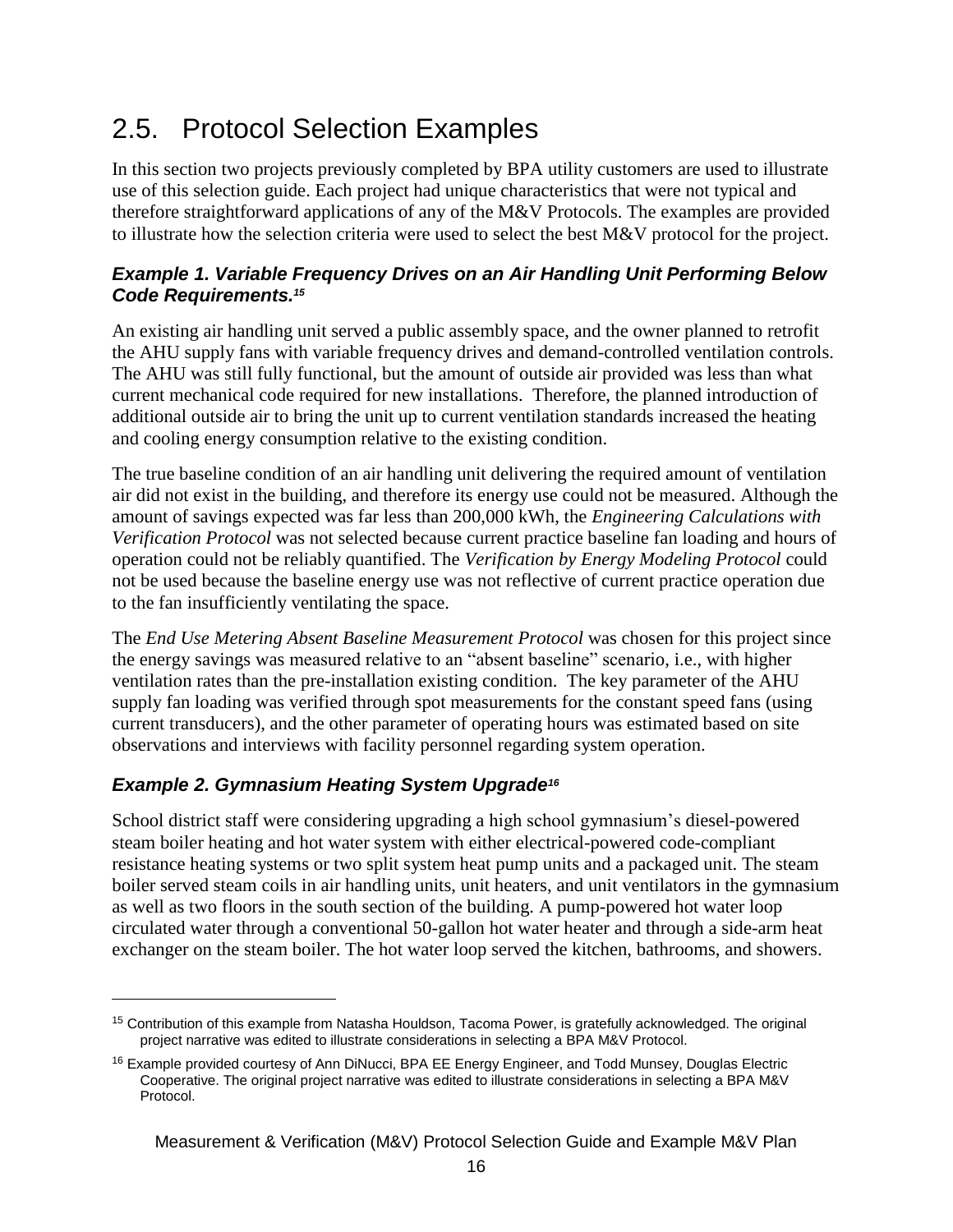The proposed heat pumps and packaged unit had back-up heat consisting of electrical resistance heat strips, and demand-controlled ventilation controls. A 120-gallon water heater replaced the 50-gallon unit to assure hot water capacity met requirements for the gym's occupancy.

Recognizing the options of replacing the diesel-powered system with either a code-compliant electrical-resistance heating system or two split system heat pump units and a packaged unit, the project was ultimately not considered a fuel switching project, as the diesel-powered system would be replaced by the higher electrical energy efficiency system under consideration. Records of diesel purchases were available for the previous two years. An electric energy savings estimate of 104,000 kWh was generated: diesel fuel use was converted to electric energy use to create a hypothetical electric resistance code baseline, the baseline was adjusted by an estimated percentage of gymnasium fuel use and boiler efficiency, and electric energy savings were estimated by the difference between the baseline use and an estimated use of the new heat pumps and packaged units.

For savings less than 200,000 kWh, the Selection Guide offers the *Engineering Calculation with Verification Protocol* or the *Verification by Energy Modeling Protocol* as viable methods to verify savings for this project. Because the boiler was very old and failed to meet heating requirements and would be replaced by electric systems, no amount of rigor required to develop engineering calculations for a hypothetical baseline was considered sufficient to deliver a reliable estimate of savings. Because fuel use information was available, and could be measured in the post-installation period, the *Verification by Energy Modeling Protocol* was selected.

The Energy Modeling Protocol was implemented using the software tool ECAM, which is a whole building based analysis that compares pre- and post-installation actual utility energy data with respective actual local weather data using regression analysis. The pre- and post-installation regression models were normalized using long-term average weather. The post-installation performance period for this project was expected to be 6‐9 months, which was anticipated to provide statistical results greater than a 50% fractional savings uncertainty (at an 80% confidence level). Should this threshold not be met, then the performance period was to be extended until the statistical significance requirement was considered appropriate by the reviewing BPA engineer. It was understood that no deemed measures (i.e. lighting, computer network management, etc.) would be implemented until the post‐installation data collection was complete. If any deemed measures were installed in that time period, then all or a portion of the deemed energy savings would be subtracted from the whole building "gross" energy savings to determine the "net" savings from the projects' implemented measures.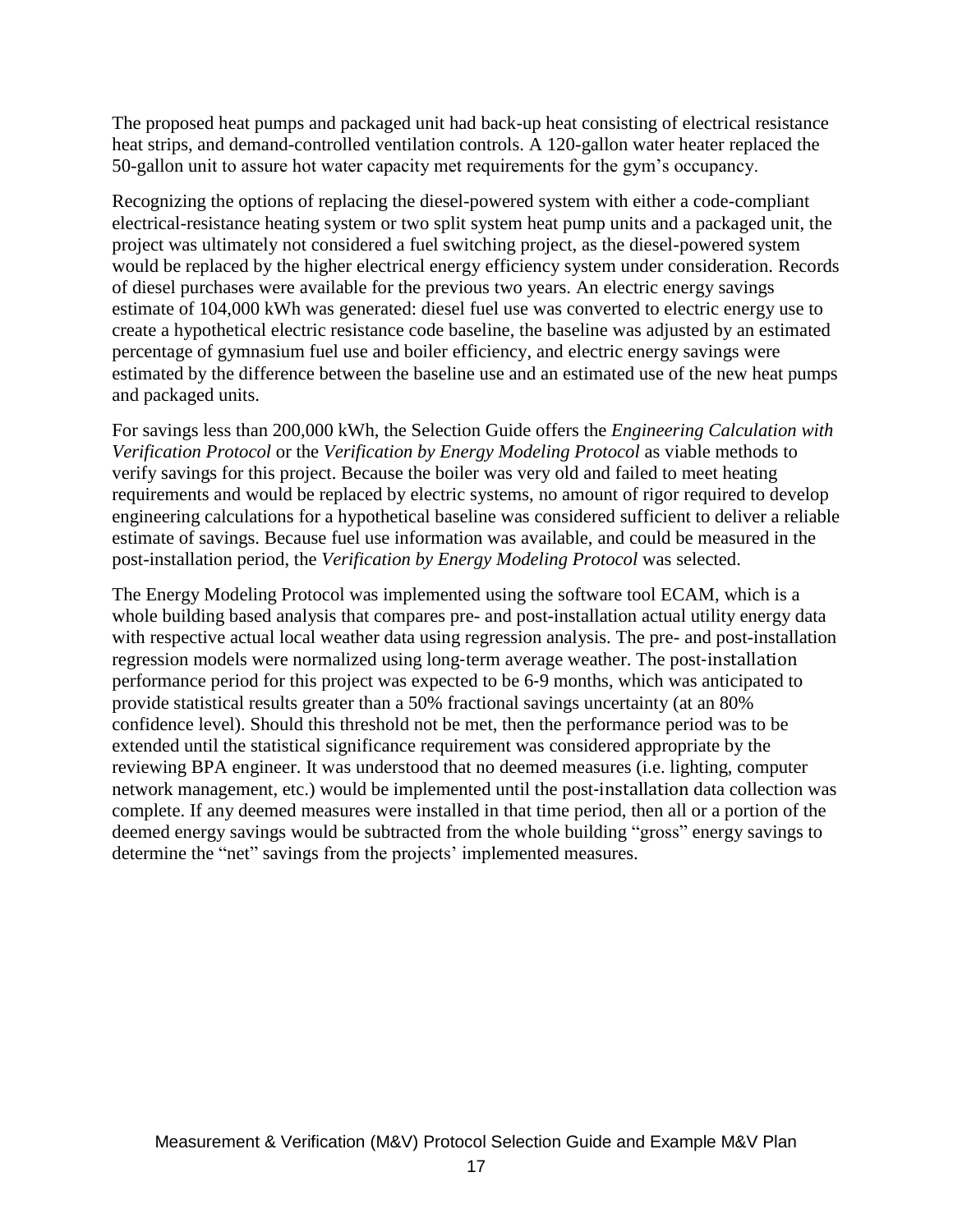# <span id="page-20-0"></span>3. Example M&V Plan

# <span id="page-20-1"></span>3.1. Overview

This section provides an M&V plan as an illustrative example. The M&V plan is shown in a memorandum format, with sections that describe the key technical approach to verifying savings.

The plan's brief format is intended to facilitate documentation of the key M&V activities and, as such, it is not intended to be an IPMVP-adherent plan (although when using a comprehensive protocol, the M&V procedures themselves are adherent). Of the thirteen topics described by IPMVP and thus constituting an IPMVP-adherent M&V plan, we include nine of them – or slight variations on them – in this example. These nine topics are:

- 1. Baseline Conditions
- 2. ECM Intent
- 3. Measurement Boundary
- 4. Selected BPA Protocol
- 5. Baseline Energy Use Measurements
- 6. Post-Installation Measurements
- 7. Description of Analysis Procedures (including the basis for adjustments)
- 8. Responsibilities of Involved Parties
- 9. Savings Report Contents and Frequency

Planning an M&V project is best done after becoming familiar with the facility where the energy conservation measures (ECMs) will be installed. Required resources, such as energy or equipment monitoring systems (building automation systems or industrial SCADA systems, etc.), may be present and available for use to complete the savings verification analysis. The feasibility of making certain required measurements will be better known following site visits.

Because facility upgrades often involve the installation of ECMs over an extended period, M&V plans provide the practitioner with a reminder as to the M&V protocol to implement, the postinstallation M&V activities, and baseline definitions and calculations. Personnel assigned to the M&V project may change as well, and the M&V plan facilitates orientation of new project personnel.

This example M&V plan is based on Example #2 in the BPA *End-Use Metering Protocol*.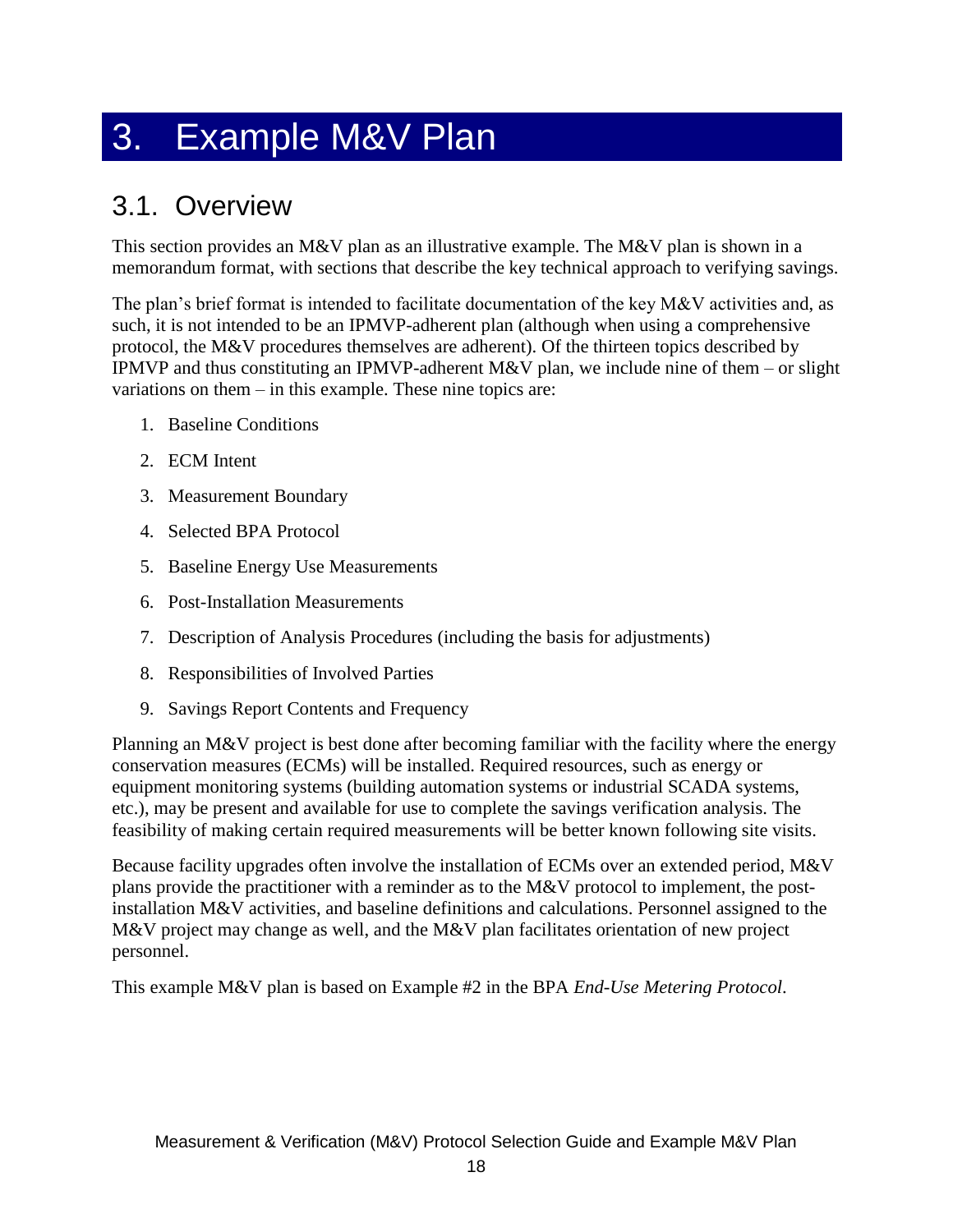# <span id="page-21-0"></span>3.2. Example M&V Plan: Automobile Factory Paint Shop Exhaust Fans

| <b>Assigned Personnel:</b> | Date:                                 |  |  |
|----------------------------|---------------------------------------|--|--|
| <b>Facility Name:</b>      |                                       |  |  |
| <b>ECM Description:</b>    | <b>BPA Protocol:</b> End-Use Metering |  |  |

### <span id="page-21-1"></span>3.2.1. Baseline Conditions

Exhaust fans in the paint shop at an automobile factory operated continuously throughout two 8 hour work shifts (6:00 am to midnight) during each work week. The factory experienced four days of maintenance downtime in the previous year. There were four paint booths within the shop, each with 60-hp constant speed fans.

### <span id="page-21-2"></span>3.2.2. ECM Intent

Controls will be installed in each paint shop to monitor air quality and shut off the exhaust fans when the paint shop is not in use, or when air quality is at acceptable levels. This is expected to reduce the number of fan operation hours significantly. Preliminary estimates indicate over 1,000 hours in reduced run time.

### <span id="page-21-3"></span>3.2.3. Measurement Boundary

The measurement boundary encompasses each exhaust

fan, as shown in [Figure 3-1.](#page-21-5) The exhaust fan motors will not be affected by the planned changes. The only effect of the ECM was to reduce the hours of operation.

## <span id="page-21-4"></span>3.2.4. BPA Protocol Selection

BPA's *End-Use Metering Protocol* will be employed for this project. The key parameter is the number of annual operation hours of the exhaust fans. The exhaust fan power will be estimated based on motor nameplate data and a spot measurement on each fan.

<span id="page-21-5"></span>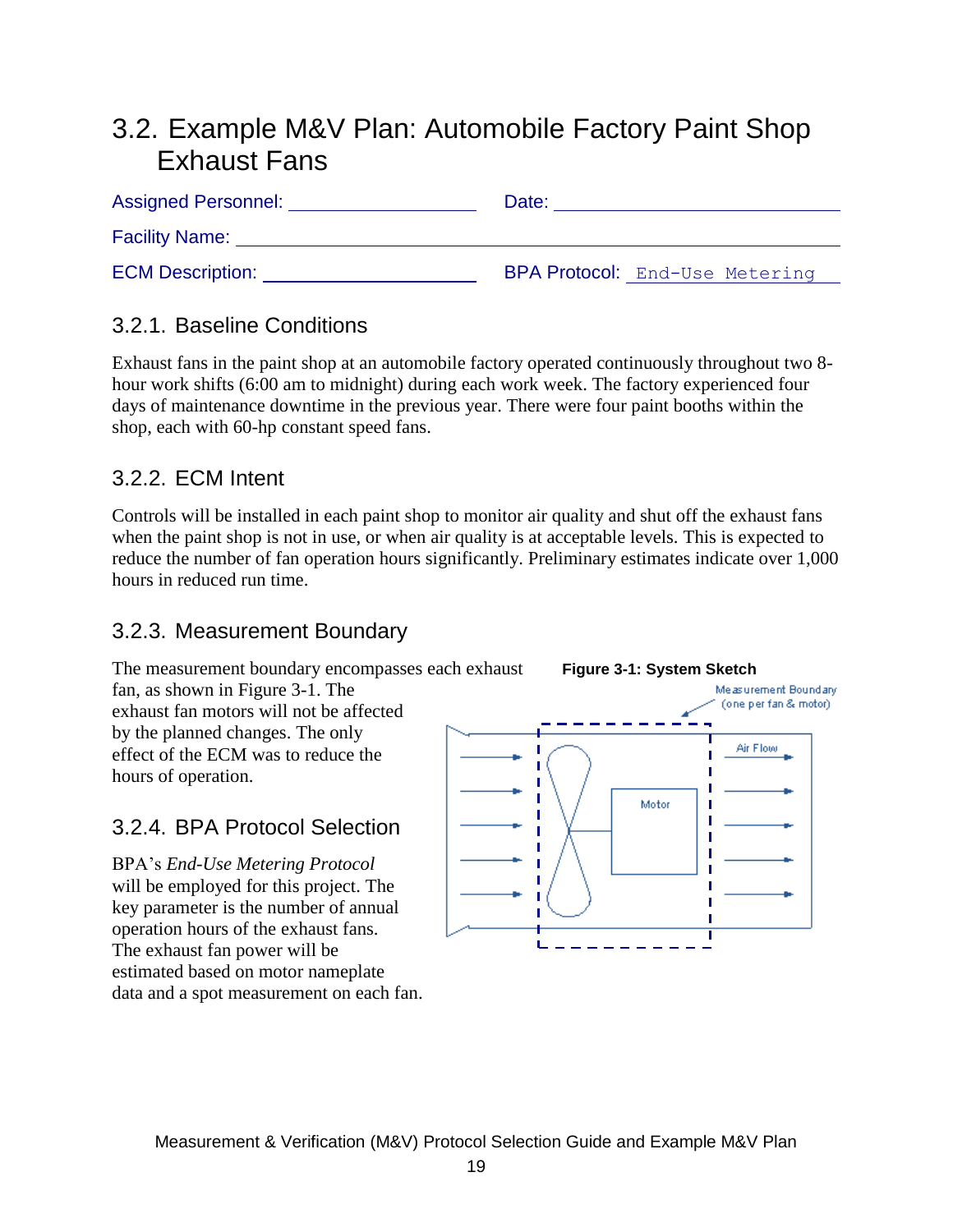### <span id="page-22-0"></span>3.2.5. Baseline Energy Use Measurements

The baseline equipment operates as a constant load timed schedule system (CLTS). The nameplate horsepower rating from each fan motor will be collected; the brake horsepower will be calculated and compared against a spot measurement of each fan's power use when operating, to verify the engineering assumption of each fan's power draw.

The fan operation schedule will be verified using a motor status logger on each of the four fans. Status logging was conducted over a 2-week period to verify that the fans operated continuously over both work shifts each working day.

### <span id="page-22-1"></span>3.2.6. Post-Installation Measurements

After the controls are installed, the equipment is still expected to operate as a constant load. However, the operation schedule will change to a variable schedule system (CLVS) as the exhaust fans cycle on and off as the cars move through the paint shop.

Each fan motor's power use when operating will be verified that it is unchanged, using a spot measurement of fan motor power. The exhaust fan schedule will be monitored by installing motor status loggers on each fan motor for one month's duration. In addition, the paint shop logs of cars entering and leaving the shop during the monitoring period will be obtained.

### <span id="page-22-2"></span>3.2.7. Description of Analysis Procedures

Per the *End-Use Metering Protocol*, the characteristic load and schedule category in the baseline and post-installation periods must be named.

- $\rightarrow$  The baseline category is CLTS.
- $\rightarrow$  The controls upgrade only affects hours of operation enabling and operating the exhaust fans only as cars are moved through the paint shop. The post-installation category is CLVS.

The 60-hp fan motors will be measured with one-time spot measurements in the baseline period, while the fan operation hours will be measured over a two-week period using motor status loggers on each exhaust fan.

In the post-installation period, the fans operation hours per car will be determined, based on logging of operation hours over a month in the post-installation period and the number of cars moved through the paint shop in the same period. The number of cars will be determined from the paint shop logbooks.

Annual energy use will be calculated from Equation 2, from Table 3-2 of the *End-Use Metering Protocol*:

**■ Equation 2:**  $kWh_{saved} = kW_{base} \cdot HRS_{base} - kW_{base} \sum_{i} H$  $kWh_{saved} = kW_{base} \cdot HRS_{base} - kW_{base} \sum HRS_{post,i}$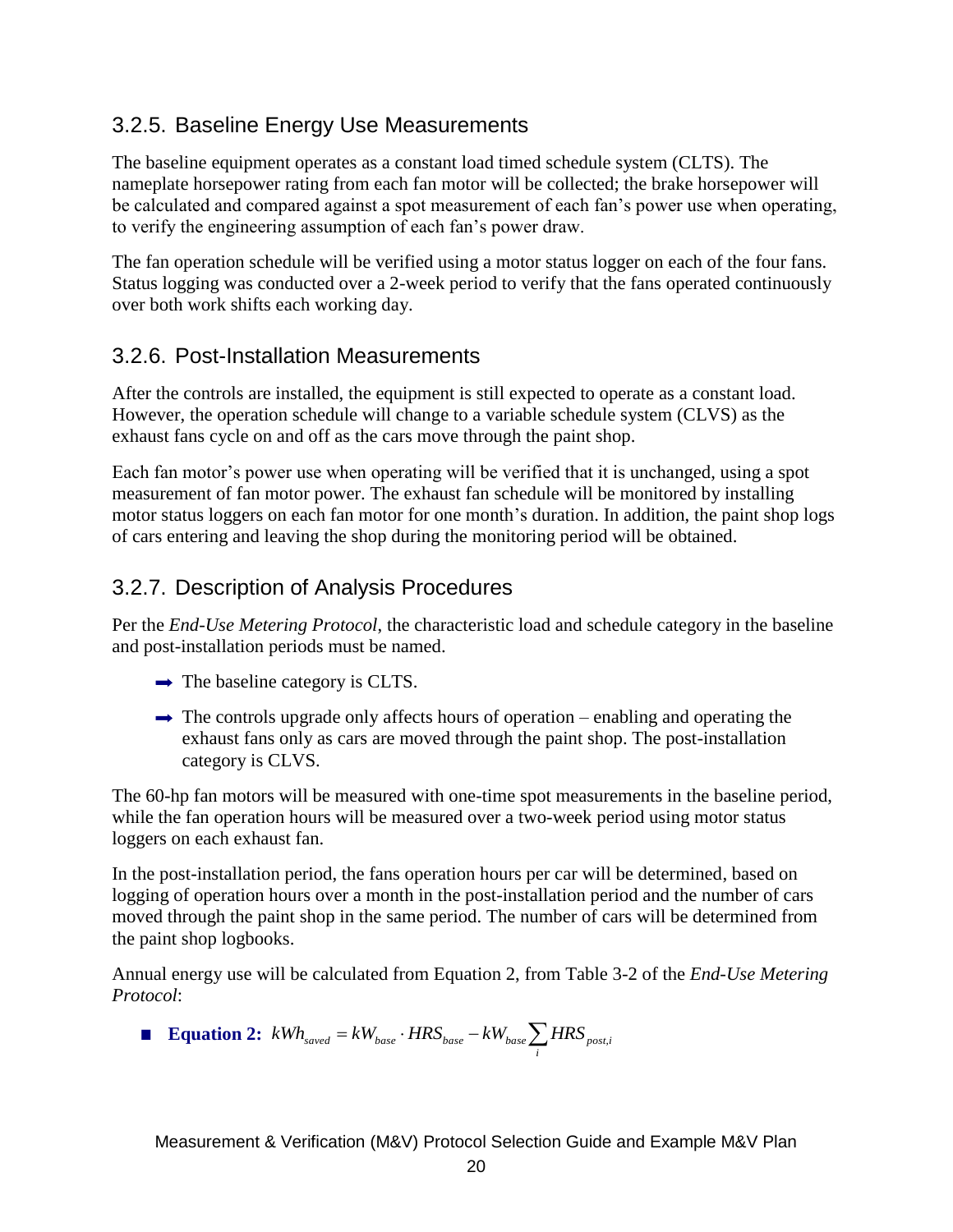Potential non-routine adjustments may include: paint shop down time and changes in vehicle paint requirements. In each event, the number of operation hours will be affected. The impact of these events on the operation hours will be determined by reinstalling status loggers to determine the impacts.

## <span id="page-23-0"></span>3.2.8. Responsibilities

| Design and Implementation of M&V Plan: | <b>Facility Access/Contact info:</b> |
|----------------------------------------|--------------------------------------|
| Wilson Smith, P.E., XYZ Engineering    | Rex Jones, Chief Engineer            |
| Address:                               | Address:                             |
| Email:                                 | Email:                               |
| Phone:                                 | Phone:                               |
| <b>ECM Project lead:</b>               | <b>Local Utility: Xenith PUD</b>     |
| Jane Doe, CEM, LEED AP                 | Ron Potter, Account Manager          |
| Address:                               | Address:                             |
| Email:                                 | Email:                               |
| Phone:                                 | Phone:                               |

## <span id="page-23-1"></span>3.2.9. Savings Report Content and Frequency

One savings report is planned for this project. It will be completed approximately two months after the fan controls have been installed and commissioned to accommodate the one month of motor status logging planned for the post-implementation period.

All data collected will be formatted and provided in a spreadsheet. This includes:

- $\rightarrow$  Baseline period motor status trend logs
- $\rightarrow$  Baseline period spot measurements of motor power
- $\rightarrow$  Post-installation period motor status trend logs
- $\rightarrow$  Post-installation period spot measurements of motor power
- $\rightarrow$  Paint shop logs of number of cars painted over the past year

In addition, the spreadsheet report will provide all calculations and assumptions. Equations used in the spreadsheet will be clearly labeled, and the analysis made straightforward to follow and review.

A short report of the results of the M&V analysis will be provided. This report will summarize the facility equipment that was modified, describe the ECM and its effect on operation hours, provide reference to the M&V Plan, and note any changes. The relevant BPA M&V protocol will be cited and calculations summarized, and savings results clearly labeled.